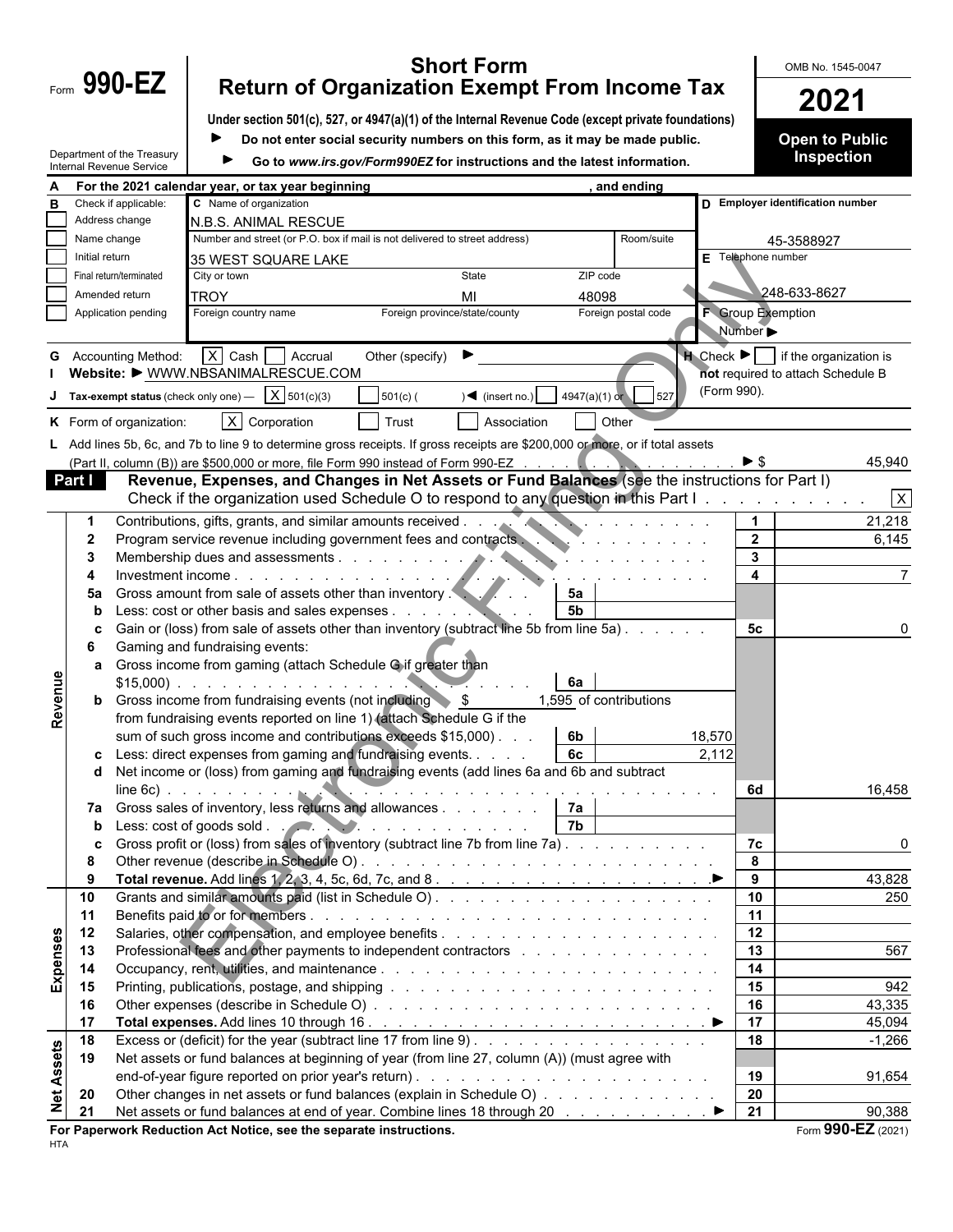| Form 990-EZ (2021)<br>N.B.S. ANIMAL RESCUE                                                                                                                                            |                                                               |                                          | 45-3588927                                           |     | Page 2                                               |
|---------------------------------------------------------------------------------------------------------------------------------------------------------------------------------------|---------------------------------------------------------------|------------------------------------------|------------------------------------------------------|-----|------------------------------------------------------|
| <b>Balance Sheets</b> (see the instructions for Part II)<br><b>Part II</b>                                                                                                            |                                                               |                                          |                                                      |     |                                                      |
|                                                                                                                                                                                       |                                                               |                                          |                                                      |     |                                                      |
|                                                                                                                                                                                       |                                                               |                                          | (A) Beginning of year                                |     | (B) End of year                                      |
| 22                                                                                                                                                                                    |                                                               |                                          | $91,654$ 22                                          | 23  | 90,388                                               |
| 23<br>24                                                                                                                                                                              |                                                               |                                          |                                                      | 24  |                                                      |
| 25                                                                                                                                                                                    |                                                               |                                          | $91,654$ 25                                          |     | 90,388                                               |
| 26                                                                                                                                                                                    |                                                               |                                          |                                                      | 26  |                                                      |
| Net assets or fund balances (line 27 of column (B) must agree with line 21).<br>27                                                                                                    |                                                               |                                          | 91,654                                               | 27  | 90,388                                               |
| Statement of Program Service Accomplishments (see the instructions for Part III)<br>Part III<br>Check if the organization used Schedule O to respond to any question in this Part III |                                                               |                                          |                                                      |     | <b>Expenses</b>                                      |
| What is the organization's primary exempt purpose?                                                                                                                                    |                                                               | TO FOSTER, LOVE AND ADOPT HOMELESS DOGS. |                                                      |     | (Required for section<br>$501(c)(3)$ and $501(c)(4)$ |
| Describe the organization's program service accomplishments for each of its three largest program services,                                                                           |                                                               |                                          |                                                      |     | organizations; optional                              |
| as measured by expenses. In a clear and concise manner, describe the services provided, the number of                                                                                 |                                                               |                                          |                                                      |     | for others.)                                         |
| persons benefited, and other relevant information for each program title.<br>28 WE RESCUE DOGS STRICTLY IN THE STATE OF MICHIGAN WITH THE MAJORITY OF OUR                             |                                                               |                                          |                                                      |     |                                                      |
| ANIMALS COMING FROM MICHIGAN KILL SHELTERS WHERE DOGS ARE IN DANGER OF                                                                                                                |                                                               |                                          |                                                      |     |                                                      |
| EUTHANASIA, OWNER SURRENDERED DOGS WHO ARE IN DANGER OF ENTERING THE SHELTER                                                                                                          |                                                               |                                          |                                                      |     |                                                      |
| (Grants \$                                                                                                                                                                            | ) If this amount includes foreign grants, check here $\ldots$ |                                          |                                                      | 28a |                                                      |
| 29                                                                                                                                                                                    |                                                               |                                          |                                                      |     |                                                      |
|                                                                                                                                                                                       |                                                               |                                          |                                                      |     |                                                      |
| (Grants \$                                                                                                                                                                            | ) If this amount includes foreign grants, check here .        |                                          |                                                      |     |                                                      |
| 30                                                                                                                                                                                    |                                                               |                                          | $\cdots$ $\blacksquare$                              | 29a |                                                      |
|                                                                                                                                                                                       |                                                               |                                          |                                                      |     |                                                      |
|                                                                                                                                                                                       |                                                               |                                          |                                                      |     |                                                      |
| (Grants \$                                                                                                                                                                            | ) If this amount includes foreign grants, check here ▶        |                                          |                                                      | 30a |                                                      |
|                                                                                                                                                                                       |                                                               |                                          |                                                      |     |                                                      |
| (Grants \$                                                                                                                                                                            | ) If this amount includes foreign grants, check here ▶        |                                          |                                                      | 31a |                                                      |
|                                                                                                                                                                                       |                                                               |                                          |                                                      | 32  |                                                      |
| Part IV List of Officers, Directors, Trustees, and Key Employees (list each one even if not compensated—see the instructions for Part IV)                                             |                                                               |                                          |                                                      |     |                                                      |
|                                                                                                                                                                                       |                                                               |                                          |                                                      |     |                                                      |
|                                                                                                                                                                                       |                                                               | (c) Reportable<br>compensation           | (d) Health benefits.                                 |     |                                                      |
| (a) Name and title                                                                                                                                                                    | (b) Average<br>hours per week                                 | (Forms W-2/1099-MISC/                    | contributions to                                     |     | (e) Estimated amount of                              |
|                                                                                                                                                                                       | devoted to position                                           | 1099-NEC)                                | employee benefit plans,<br>and deferred compensation |     | other compensation                                   |
|                                                                                                                                                                                       |                                                               | (if not paid, enter -0-)                 |                                                      |     |                                                      |
| <b>REBECCA AKINS</b><br><b>PRESIDENT</b>                                                                                                                                              |                                                               | 30.00                                    |                                                      |     |                                                      |
| <b>JAIME WOLFE</b>                                                                                                                                                                    | <b>Hr/WK</b>                                                  |                                          |                                                      |     |                                                      |
| <b>VICE PRESIDENT/TREASURER</b>                                                                                                                                                       | Hr/WK                                                         | 30.00                                    |                                                      |     |                                                      |
| <b>AARON FORTIN</b>                                                                                                                                                                   |                                                               |                                          |                                                      |     |                                                      |
| <b>SECRETARY</b>                                                                                                                                                                      | Hr/WK                                                         | 30.00                                    |                                                      |     |                                                      |
| <b>RAELENE BUTKOVICH</b>                                                                                                                                                              |                                                               |                                          |                                                      |     |                                                      |
| ADOPTION COORDINATOR                                                                                                                                                                  | Hr/WK                                                         | 15.00                                    |                                                      |     |                                                      |
| <b>SHANNON PHILIPP</b>                                                                                                                                                                |                                                               |                                          |                                                      |     |                                                      |
| <b>FOSTER COORDINATOR</b>                                                                                                                                                             | Hr/WK                                                         | 15.00                                    |                                                      |     |                                                      |
|                                                                                                                                                                                       |                                                               |                                          |                                                      |     |                                                      |
|                                                                                                                                                                                       | Hr/WK                                                         |                                          |                                                      |     |                                                      |
|                                                                                                                                                                                       |                                                               |                                          |                                                      |     |                                                      |
|                                                                                                                                                                                       | Hr/WK                                                         |                                          |                                                      |     |                                                      |
|                                                                                                                                                                                       | Hr/WK                                                         |                                          |                                                      |     |                                                      |
|                                                                                                                                                                                       |                                                               |                                          |                                                      |     |                                                      |
|                                                                                                                                                                                       | Hr/WK                                                         |                                          |                                                      |     |                                                      |
|                                                                                                                                                                                       |                                                               |                                          |                                                      |     |                                                      |
|                                                                                                                                                                                       | Hr/WK                                                         |                                          |                                                      |     |                                                      |
|                                                                                                                                                                                       |                                                               |                                          |                                                      |     |                                                      |
|                                                                                                                                                                                       | Hr/WK                                                         |                                          |                                                      |     |                                                      |
|                                                                                                                                                                                       |                                                               |                                          |                                                      |     | $\sim$                                               |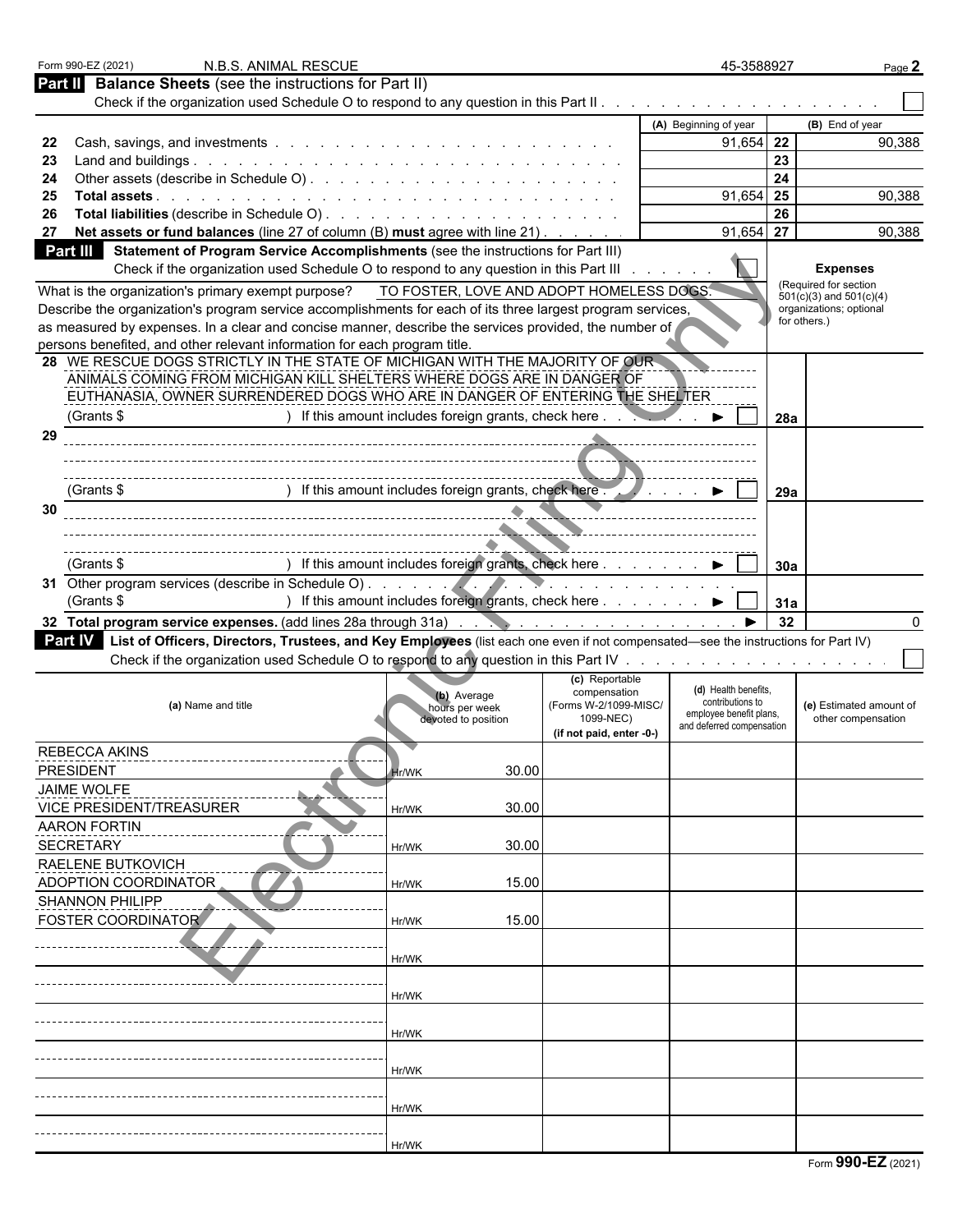|               | Form 990-EZ (2021) | N.B.S. ANIMAL RESCUE                                                                                                                                     | 45-3588927      |                     | Page $3$                       |  |
|---------------|--------------------|----------------------------------------------------------------------------------------------------------------------------------------------------------|-----------------|---------------------|--------------------------------|--|
| <b>Part V</b> |                    | Other Information (Note the Schedule A and personal benefit contract statement requirements in the                                                       |                 |                     |                                |  |
|               |                    | instructions for Part V.) Check if the organization used Schedule O to respond to any question in this Part V.                                           |                 |                     |                                |  |
|               |                    |                                                                                                                                                          |                 | Yes No              |                                |  |
| 33            |                    | Did the organization engage in any significant activity not previously reported to the IRS? If "Yes," provide a                                          |                 |                     |                                |  |
|               |                    | detailed description of each activity in Schedule O. .<br>design and contract the contract of the contract of the                                        | 33              |                     | X                              |  |
| 34            |                    | Were any significant changes made to the organizing or governing documents? If "Yes," attach a conformed                                                 |                 |                     |                                |  |
|               |                    | copy of the amended documents if they reflect a change to the organization's name. Otherwise, explain the                                                |                 |                     |                                |  |
|               |                    | change on Schedule O. See instructions<br>35a Did the organization have unrelated business gross income of \$1,000 or more during the year from business | 34              |                     | X                              |  |
|               |                    |                                                                                                                                                          | 35a             |                     | X                              |  |
|               |                    | <b>b</b> If "Yes" to line 35a, has the organization filed a Form 990-T for the year? If "No," provide an explanation in Schedule O.                      | 35b             |                     |                                |  |
|               |                    | c Was the organization a section $501(c)(4)$ , $501(c)(5)$ , or $501(c)(6)$ organization subject to section $6033(e)$ notice,                            |                 |                     |                                |  |
|               |                    | reporting, and proxy tax requirements during the year? If "Yes," complete Schedule C, Part III                                                           | 35 <sub>c</sub> |                     | X.                             |  |
| 36            |                    | Did the organization undergo a liquidation, dissolution, termination, or significant disposition of net assets                                           |                 |                     |                                |  |
|               |                    | during the year? If "Yes," complete applicable parts of Schedule N.                                                                                      | 36              |                     |                                |  |
|               |                    | 37a Enter amount of political expenditures, direct or indirect, as described in the instructions.                                                        |                 |                     |                                |  |
|               |                    |                                                                                                                                                          | 37 <sub>b</sub> |                     |                                |  |
|               |                    | 38a Did the organization borrow from, or make any loans to, any officer, director, trustee, or key employee; or were                                     |                 |                     |                                |  |
|               |                    | any such loans made in a prior year and still outstanding at the end of the tax year covered by this return?.                                            | 38a             |                     |                                |  |
|               |                    | b If "Yes," complete Schedule L, Part II, and enter the total amount involved.<br>38b                                                                    |                 |                     |                                |  |
| 39            |                    | Section 501(c)(7) organizations. Enter:                                                                                                                  |                 |                     |                                |  |
|               |                    | 39a<br>Initiation fees and capital contributions included on line 9.                                                                                     |                 |                     |                                |  |
|               |                    | 39 <sub>b</sub>                                                                                                                                          |                 |                     |                                |  |
|               |                    | 40a Section 501(c)(3) organizations. Enter amount of tax imposed on the organization during the year under:                                              |                 |                     |                                |  |
|               | section 4911 ▶     | $\therefore$ section 4955<br>; section 4912 ▶                                                                                                            |                 |                     |                                |  |
|               |                    | <b>b</b> Section 501(c)(3), 501(c)(4), and 501(c)(29) organizations. Did the organization engage in any section 4958                                     |                 |                     |                                |  |
|               |                    | excess benefit transaction during the year, or did it engage in an excess benefit transaction in a prior year                                            |                 |                     |                                |  |
|               |                    | that has not been reported on any of its prior Forms 990 or 990-EZ? If "Yes," complete Schedule L, Part I.                                               | 40b             |                     |                                |  |
|               |                    | c Section 501(c)(3), 501(c)(4), and 501(c)(29) organizations. Enter amount of tax imposed                                                                |                 |                     |                                |  |
|               |                    | on organization managers or disqualified persons during the year under sections 4912,                                                                    |                 |                     |                                |  |
|               |                    | 4955, and 4958.<br><b>d</b> Section $501(c)(3)$ , $501(c)(4)$ , and $501(c)(29)$ organizations. Enter amount of tax on line                              |                 |                     |                                |  |
|               |                    | 40c reimbursed by the organization.                                                                                                                      |                 |                     |                                |  |
|               |                    | e All organizations. At any time during the tax year, was the organization a party to a prohibited tax shelter                                           |                 |                     |                                |  |
|               |                    |                                                                                                                                                          |                 |                     |                                |  |
| 41            |                    | List the states with which a copy of this return is filed.                                                                                               | 40e             |                     |                                |  |
|               |                    |                                                                                                                                                          |                 |                     |                                |  |
|               |                    | Telephone no. $\blacktriangleright$                                                                                                                      |                 | <u>248-633-8627</u> |                                |  |
|               |                    | Located at ▶ 35 WEST SQUARE LAKE City TROY<br>$ZIP + 4$<br>ST MI                                                                                         | 48098           |                     |                                |  |
|               |                    | <b>b</b> At any time during the calendar year, did the organization have an interest in or a signature or other authority over                           |                 | Yes No              |                                |  |
|               |                    | a financial account in a foreign country (such as a bank account, securities account, or other financial account)?                                       | 42 <b>b</b>     |                     | $\times$                       |  |
|               |                    | If "Yes," enter the name of the foreign country ▶                                                                                                        |                 |                     |                                |  |
|               |                    | See the instructions for exceptions and filing requirements for FinCEN Form 114, Report of Foreign Bank and                                              |                 |                     |                                |  |
|               |                    | Financial Accounts (FBAR).                                                                                                                               |                 |                     |                                |  |
|               |                    | c At any time during the calendar year, did the organization maintain an office outside the United States?                                               | 42c             |                     | $\times$                       |  |
|               |                    | If "Yes," enter the name of the foreign country ▶                                                                                                        |                 |                     |                                |  |
| 43            |                    | Section 4947(a)(1) nonexempt charitable trusts filing Form 990-EZ in lieu of Form 1041—Check here                                                        |                 |                     | $\blacktriangleright$ $\vdash$ |  |
|               |                    | and enter the amount of tax-exempt interest received or accrued during the tax year<br>$\blacktriangleright$ 43                                          |                 |                     |                                |  |
|               |                    |                                                                                                                                                          |                 | Yes No              |                                |  |
|               |                    | 44a Did the organization maintain any donor advised funds during the year? If "Yes," Form 990 must be                                                    |                 |                     |                                |  |
|               |                    |                                                                                                                                                          | 44a             |                     |                                |  |
|               |                    | b Did the organization operate one or more hospital facilities during the year? If "Yes," Form 990 must be                                               |                 |                     |                                |  |
|               |                    |                                                                                                                                                          | 44b             |                     | Х                              |  |
|               |                    | c Did the organization receive any payments for indoor tanning services during the year?                                                                 | 44c             |                     |                                |  |
|               |                    | d If "Yes" to line 44c, has the organization filed a Form 720 to report these payments? If "No," provide an                                              |                 |                     |                                |  |
|               |                    |                                                                                                                                                          | 44d             |                     |                                |  |
|               |                    | 45a Did the organization have a controlled entity within the meaning of section $512(b)(13)?$ .                                                          | 45a             |                     | X                              |  |
|               |                    | <b>b</b> Did the organization receive any payment from or engage in any transaction with a controlled entity within the                                  |                 |                     |                                |  |
|               |                    | meaning of section 512(b)(13)? If "Yes," Form 990 and Schedule R may need to be completed instead of                                                     |                 |                     |                                |  |
|               |                    |                                                                                                                                                          | 45b             |                     |                                |  |

| Form 990-EZ (2021) |  |  |
|--------------------|--|--|
|--------------------|--|--|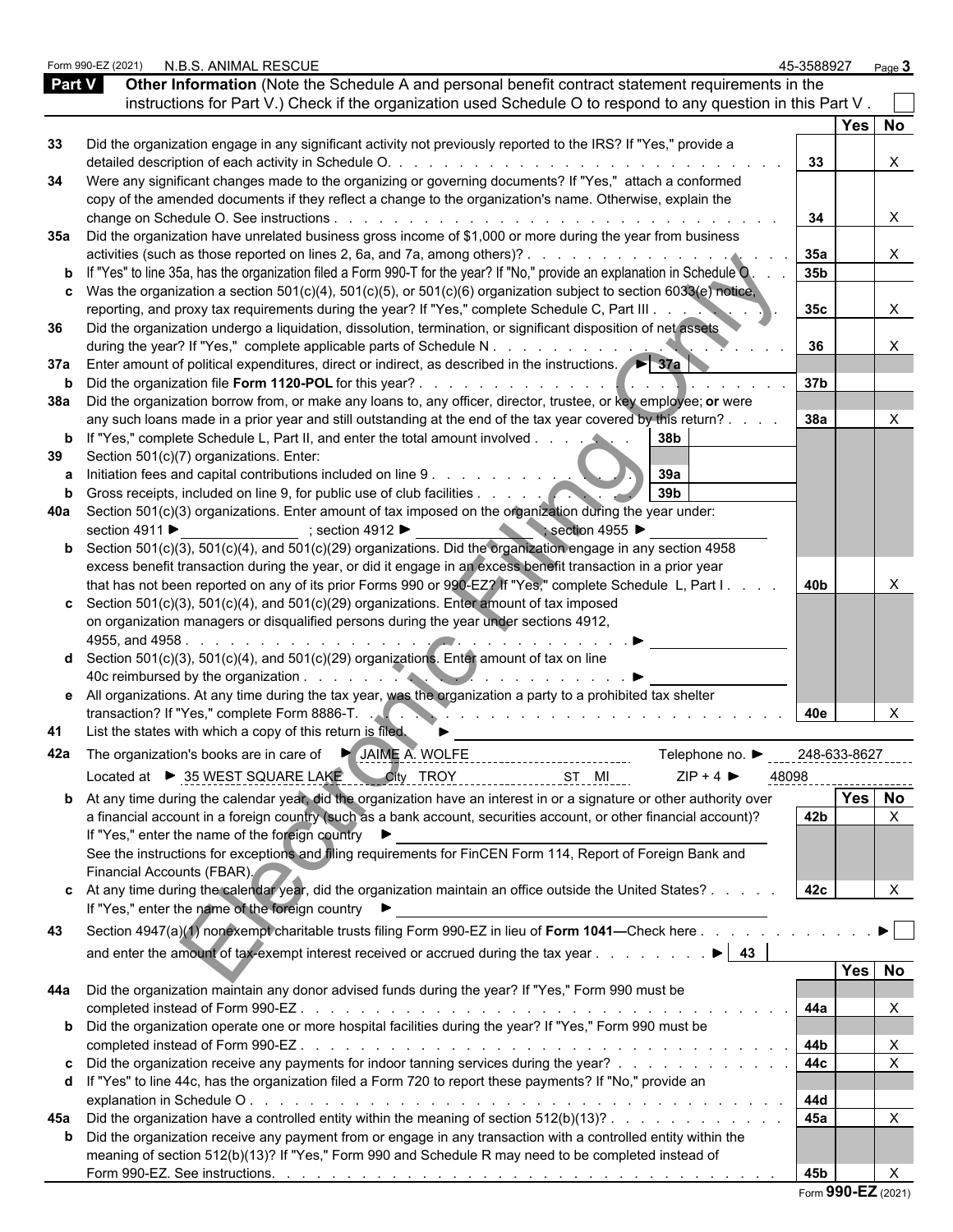| Form 990-EZ (2021) | N.B.S. ANIMAL RESCUE                                                                                                                                                                                                                                                                                                     |                                                                                                                                                                                                                               |                                       |                                                          | 45-3588927                                    |            | Page 4         |
|--------------------|--------------------------------------------------------------------------------------------------------------------------------------------------------------------------------------------------------------------------------------------------------------------------------------------------------------------------|-------------------------------------------------------------------------------------------------------------------------------------------------------------------------------------------------------------------------------|---------------------------------------|----------------------------------------------------------|-----------------------------------------------|------------|----------------|
|                    |                                                                                                                                                                                                                                                                                                                          |                                                                                                                                                                                                                               |                                       |                                                          |                                               |            | Yes No         |
| 46                 | Did the organization engage, directly or indirectly, in political campaign activities on behalf of or in opposition                                                                                                                                                                                                      |                                                                                                                                                                                                                               |                                       |                                                          |                                               |            |                |
|                    |                                                                                                                                                                                                                                                                                                                          |                                                                                                                                                                                                                               |                                       |                                                          | 46                                            |            | X              |
| <b>Part VI</b>     | Section 501(c)(3) Organizations Only<br>All section 501(c)(3) organizations must answer questions 47–49b and 52, and complete the tables for lines                                                                                                                                                                       |                                                                                                                                                                                                                               |                                       |                                                          |                                               |            |                |
|                    | 50 and 51.                                                                                                                                                                                                                                                                                                               |                                                                                                                                                                                                                               |                                       |                                                          |                                               |            |                |
|                    | Check if the organization used Schedule O to respond to any question in this Part VI                                                                                                                                                                                                                                     |                                                                                                                                                                                                                               |                                       |                                                          |                                               |            |                |
|                    |                                                                                                                                                                                                                                                                                                                          |                                                                                                                                                                                                                               |                                       |                                                          |                                               |            | Yes No         |
| 47                 | Did the organization engage in lobbying activities or have a section 501(h) election in effect during the tax                                                                                                                                                                                                            |                                                                                                                                                                                                                               |                                       |                                                          |                                               |            |                |
|                    | year? If "Yes," complete Schedule C, Part II .                                                                                                                                                                                                                                                                           |                                                                                                                                                                                                                               |                                       |                                                          | 47                                            |            | X              |
| 48                 | Is the organization a school as described in section $170(b)(1)(A)(ii)?$ If "Yes," complete Schedule E                                                                                                                                                                                                                   |                                                                                                                                                                                                                               |                                       |                                                          | 48                                            |            | $\mathsf{X}^-$ |
| 49a                |                                                                                                                                                                                                                                                                                                                          |                                                                                                                                                                                                                               |                                       |                                                          | 49a                                           |            | $\mathsf{X}$   |
| b                  |                                                                                                                                                                                                                                                                                                                          |                                                                                                                                                                                                                               |                                       |                                                          | 49 <sub>b</sub>                               |            |                |
| 50                 | Complete this table for the organization's five highest compensated employees (other than officers, directors, trustees, and key                                                                                                                                                                                         |                                                                                                                                                                                                                               |                                       |                                                          |                                               |            |                |
|                    | employees) who each received more than \$100,000 of compensation from the organization. If there is none, enter "None."                                                                                                                                                                                                  |                                                                                                                                                                                                                               |                                       |                                                          |                                               |            |                |
|                    |                                                                                                                                                                                                                                                                                                                          |                                                                                                                                                                                                                               | (c) Reportable                        | (d) Health benefits,                                     |                                               |            |                |
|                    | (a) Name and title of each employee                                                                                                                                                                                                                                                                                      | (b) Average<br>hours per week                                                                                                                                                                                                 | compensation<br>(Forms W-2/1099-MISC/ | contributions to employee<br>benefit plans, and deferred | (e) Estimated amount of<br>other compensation |            |                |
|                    |                                                                                                                                                                                                                                                                                                                          | devoted to position                                                                                                                                                                                                           | 1099-NEC)                             | compensation                                             |                                               |            |                |
| Name None          |                                                                                                                                                                                                                                                                                                                          |                                                                                                                                                                                                                               |                                       |                                                          |                                               |            |                |
| Title              |                                                                                                                                                                                                                                                                                                                          | .00<br>Hr/WK                                                                                                                                                                                                                  |                                       |                                                          |                                               |            |                |
| Name               |                                                                                                                                                                                                                                                                                                                          |                                                                                                                                                                                                                               |                                       |                                                          |                                               |            |                |
| Title              |                                                                                                                                                                                                                                                                                                                          | .00<br>Hr/WK                                                                                                                                                                                                                  |                                       |                                                          |                                               |            |                |
| Name               |                                                                                                                                                                                                                                                                                                                          |                                                                                                                                                                                                                               |                                       |                                                          |                                               |            |                |
| Title              |                                                                                                                                                                                                                                                                                                                          | $\triangle 00$<br>Hr/WK                                                                                                                                                                                                       |                                       |                                                          |                                               |            |                |
| Name               |                                                                                                                                                                                                                                                                                                                          |                                                                                                                                                                                                                               |                                       |                                                          |                                               |            |                |
| Title              |                                                                                                                                                                                                                                                                                                                          | .00<br>Hr/WK                                                                                                                                                                                                                  |                                       |                                                          |                                               |            |                |
| Name               |                                                                                                                                                                                                                                                                                                                          |                                                                                                                                                                                                                               |                                       |                                                          |                                               |            |                |
| Title              |                                                                                                                                                                                                                                                                                                                          | .00<br>Hr/WK                                                                                                                                                                                                                  |                                       |                                                          |                                               |            |                |
|                    | f Total number of other employees paid over \$100,000.                                                                                                                                                                                                                                                                   | $\sim$ $\sim$ $\sim$                                                                                                                                                                                                          |                                       |                                                          |                                               |            |                |
| 51                 | Complete this table for the organization's five highest compensated independent contractors who each received more than<br>\$100,000 of compensation from the organization. If there is none, enter "None."                                                                                                              |                                                                                                                                                                                                                               |                                       |                                                          |                                               |            |                |
|                    |                                                                                                                                                                                                                                                                                                                          |                                                                                                                                                                                                                               |                                       |                                                          |                                               |            |                |
|                    | (a) Name and business address of each independent contractor                                                                                                                                                                                                                                                             |                                                                                                                                                                                                                               | (b) Type of service                   |                                                          | (c) Compensation                              |            |                |
| Name None          | Str                                                                                                                                                                                                                                                                                                                      |                                                                                                                                                                                                                               |                                       |                                                          |                                               |            |                |
| City               | ST                                                                                                                                                                                                                                                                                                                       | ZIP                                                                                                                                                                                                                           |                                       |                                                          |                                               |            |                |
| Name               | Str                                                                                                                                                                                                                                                                                                                      |                                                                                                                                                                                                                               |                                       |                                                          |                                               |            |                |
| City               | ST                                                                                                                                                                                                                                                                                                                       | ZIP                                                                                                                                                                                                                           |                                       |                                                          |                                               |            |                |
| <u>Name</u>        | Str <sup></sup>                                                                                                                                                                                                                                                                                                          |                                                                                                                                                                                                                               |                                       |                                                          |                                               |            |                |
| City               | S <sub>1</sub>                                                                                                                                                                                                                                                                                                           | ZIP                                                                                                                                                                                                                           |                                       |                                                          |                                               |            |                |
| <u>Name</u>        | Str                                                                                                                                                                                                                                                                                                                      |                                                                                                                                                                                                                               |                                       |                                                          |                                               |            |                |
| City               | <b>ST</b>                                                                                                                                                                                                                                                                                                                | ZIP                                                                                                                                                                                                                           |                                       |                                                          |                                               |            |                |
| Name               |                                                                                                                                                                                                                                                                                                                          |                                                                                                                                                                                                                               |                                       |                                                          |                                               |            |                |
| City               | <b>ST</b>                                                                                                                                                                                                                                                                                                                | 7IP                                                                                                                                                                                                                           |                                       |                                                          |                                               |            |                |
|                    | d Total number of other independent contractors each receiving over \$100,000.                                                                                                                                                                                                                                           |                                                                                                                                                                                                                               |                                       |                                                          |                                               |            |                |
| 52                 | Did the organization complete Schedule A? Note: All section 501(c)(3) organizations must attach a<br>completed Schedule A                                                                                                                                                                                                |                                                                                                                                                                                                                               |                                       |                                                          | $\blacktriangleright$ $\overline{X}$          | Yes     No |                |
|                    |                                                                                                                                                                                                                                                                                                                          | a constitution of the constitution of the constitution of the constitution of the constitution of the constitution of the constitution of the constitution of the constitution of the constitution of the constitution of the |                                       |                                                          |                                               |            |                |
|                    | Under penalties of perjury, I declare that I have examined this return, including accompanying schedules and statements, and to the best of my knowledge and belief, it is<br>true, correct, and complete. Declaration of preparer (other than officer) is based on all information of which preparer has any knowledge. |                                                                                                                                                                                                                               |                                       |                                                          |                                               |            |                |
|                    |                                                                                                                                                                                                                                                                                                                          |                                                                                                                                                                                                                               |                                       |                                                          |                                               |            |                |
|                    | Signature of officer                                                                                                                                                                                                                                                                                                     |                                                                                                                                                                                                                               |                                       | Date                                                     |                                               |            |                |
| Sign<br>Here       | <b>JAIME WOLFE</b>                                                                                                                                                                                                                                                                                                       |                                                                                                                                                                                                                               |                                       | <b>TREASURER</b>                                         |                                               |            |                |
|                    | Type or print name and title                                                                                                                                                                                                                                                                                             |                                                                                                                                                                                                                               |                                       |                                                          |                                               |            |                |
|                    | Print/Type preparer's name                                                                                                                                                                                                                                                                                               | Preparer's signature                                                                                                                                                                                                          | Date                                  |                                                          | <b>PTIN</b>                                   |            |                |
| Paid               | SHANE L RANDELL, CPA                                                                                                                                                                                                                                                                                                     | (Av<br>nere                                                                                                                                                                                                                   |                                       | Check  <br>5/11/2022<br>self-employed                    | P01676418                                     |            |                |
| Preparer           | Firm's name > ATS ADVISORS, A CPA FIRM                                                                                                                                                                                                                                                                                   |                                                                                                                                                                                                                               |                                       | Firm's EIN > 38-3327112                                  |                                               |            |                |
| <b>Use Only</b>    | Firm's address > 875 SOUTH MAIN STREET, PLYMOUTH, MI 48170                                                                                                                                                                                                                                                               |                                                                                                                                                                                                                               |                                       | Phone no.                                                | $(734)$ 454-4100                              |            |                |
|                    | May the IRS discuss this return with the preparer shown above? See instructions                                                                                                                                                                                                                                          |                                                                                                                                                                                                                               |                                       |                                                          | $\blacktriangleright$ 1                       | Yes $X$ No |                |
|                    |                                                                                                                                                                                                                                                                                                                          |                                                                                                                                                                                                                               |                                       |                                                          | Form 990-EZ (2021)                            |            |                |
|                    |                                                                                                                                                                                                                                                                                                                          |                                                                                                                                                                                                                               |                                       |                                                          |                                               |            |                |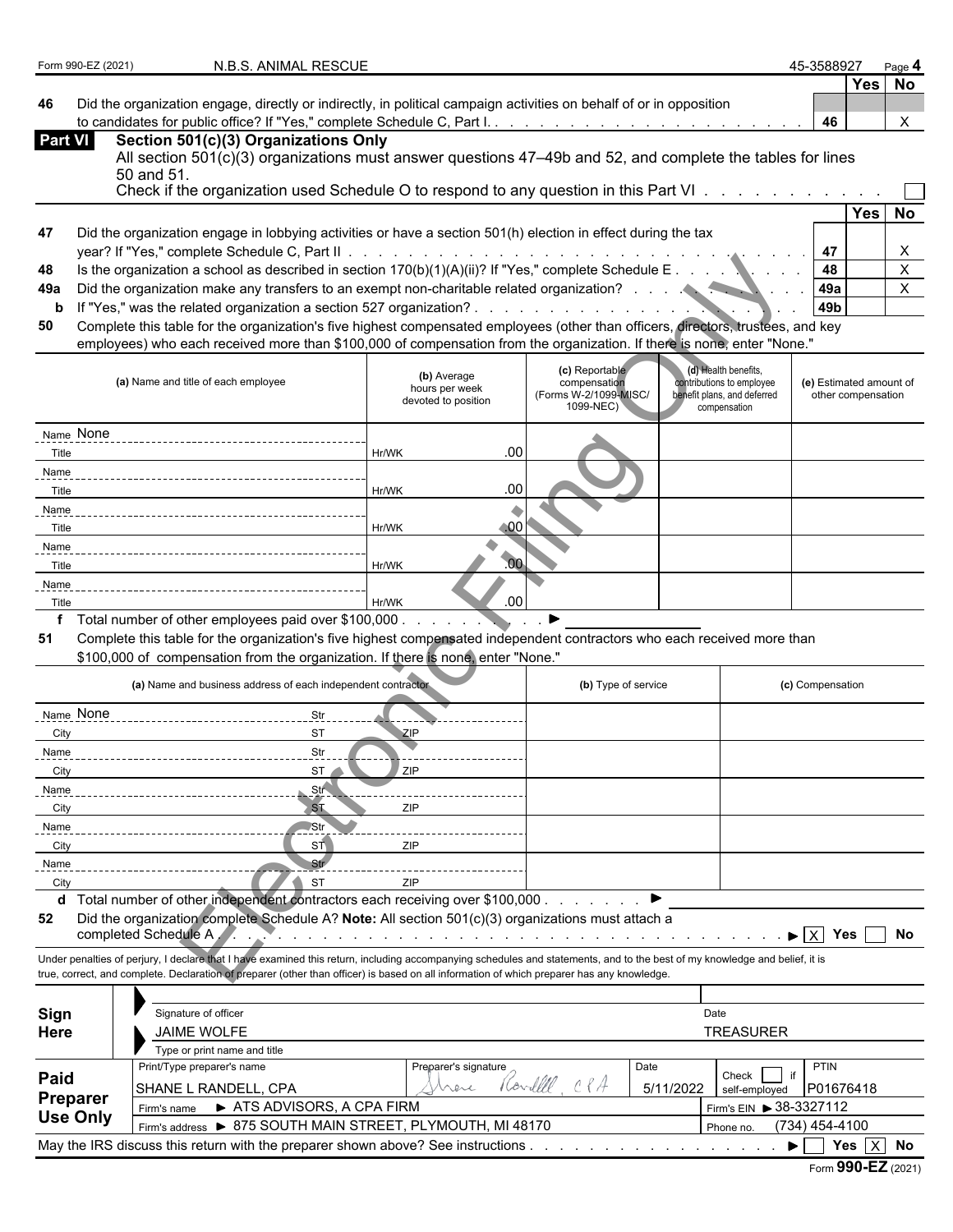|            | <b>SCHEDULE</b> |  |
|------------|-----------------|--|
| (Form 990) |                 |  |

I

# SCHEDULE A **Public Charity Status and Public Support**  $\begin{array}{|c|c|c|}\n\hline\n\text{Simpart} & & \text{OMB No. 1545-0047}\n\hline\n\text{Gompert} & & \text{Gompert} & & \text{Gappart} \\
\hline\n\end{array}$

Complete if the organization is a section 501(c)(3) organization or a section 4947(a)(1) nonexempt charitable trust.<br> **2021** • Attach to Form 990 or Form 990-EZ.

▶ Attach to Form 990 or Form 990-EZ.

|              |              | Department of the Treasury                                                                                                                                                 |                                   |                                                                        | ▶ Attach to Form 990 or Form 990-EZ.                                                                                                                                                                                                                                                                                                                                            |     |                                       |                                       | <b>Open to Public</b>               |  |  |  |  |
|--------------|--------------|----------------------------------------------------------------------------------------------------------------------------------------------------------------------------|-----------------------------------|------------------------------------------------------------------------|---------------------------------------------------------------------------------------------------------------------------------------------------------------------------------------------------------------------------------------------------------------------------------------------------------------------------------------------------------------------------------|-----|---------------------------------------|---------------------------------------|-------------------------------------|--|--|--|--|
|              |              | Internal Revenue Service                                                                                                                                                   |                                   |                                                                        | ► Go to www.irs.gov/Form990 for instructions and the latest information.                                                                                                                                                                                                                                                                                                        |     |                                       |                                       | <b>Inspection</b>                   |  |  |  |  |
|              |              | Name of the organization                                                                                                                                                   |                                   |                                                                        |                                                                                                                                                                                                                                                                                                                                                                                 |     |                                       | <b>Employer identification number</b> |                                     |  |  |  |  |
|              |              | N.B.S. ANIMAL RESCUE                                                                                                                                                       |                                   |                                                                        |                                                                                                                                                                                                                                                                                                                                                                                 |     |                                       |                                       | 45-3588927                          |  |  |  |  |
| Part I       |              |                                                                                                                                                                            |                                   |                                                                        | Reason for Public Charity Status. (All organizations must complete this part.) See instructions.                                                                                                                                                                                                                                                                                |     |                                       |                                       |                                     |  |  |  |  |
|              |              |                                                                                                                                                                            |                                   |                                                                        | The organization is not a private foundation because it is: (For lines 1 through 12, check only one box.)                                                                                                                                                                                                                                                                       |     |                                       |                                       |                                     |  |  |  |  |
|              |              |                                                                                                                                                                            |                                   |                                                                        | A church, convention of churches, or association of churches described in section 170(b)(1)(A)(i).                                                                                                                                                                                                                                                                              |     |                                       |                                       |                                     |  |  |  |  |
| 2            |              |                                                                                                                                                                            |                                   |                                                                        | A school described in section 170(b)(1)(A)(ii). (Attach Schedule E (Form 990).)                                                                                                                                                                                                                                                                                                 |     |                                       |                                       |                                     |  |  |  |  |
| 3            |              |                                                                                                                                                                            |                                   |                                                                        | A hospital or a cooperative hospital service organization described in section 170(b)(1)(A)(iii).                                                                                                                                                                                                                                                                               |     |                                       |                                       |                                     |  |  |  |  |
|              |              |                                                                                                                                                                            |                                   |                                                                        | A medical research organization operated in conjunction with a hospital described in section 170(b)(1)(A)(iii). Enter the                                                                                                                                                                                                                                                       |     |                                       |                                       |                                     |  |  |  |  |
|              |              |                                                                                                                                                                            | hospital's name, city, and state: |                                                                        |                                                                                                                                                                                                                                                                                                                                                                                 |     |                                       |                                       |                                     |  |  |  |  |
| 5.           |              | An organization operated for the benefit of a college or university owned or operated by a governmental unit described in<br>section 170(b)(1)(A)(iv). (Complete Part II.) |                                   |                                                                        |                                                                                                                                                                                                                                                                                                                                                                                 |     |                                       |                                       |                                     |  |  |  |  |
| 6            |              |                                                                                                                                                                            |                                   |                                                                        | A federal, state, or local government or governmental unit described in section 170(b)(1)(A)(v).                                                                                                                                                                                                                                                                                |     |                                       |                                       |                                     |  |  |  |  |
| 7            | $\mathsf{X}$ |                                                                                                                                                                            |                                   | described in section 170(b)(1)(A)(vi). (Complete Part II.)             | An organization that normally receives a substantial part of its support from a governmental unit or from the general public                                                                                                                                                                                                                                                    |     |                                       |                                       |                                     |  |  |  |  |
| 8            |              |                                                                                                                                                                            |                                   |                                                                        | A community trust described in section 170(b)(1)(A)(vi). (Complete Part II.)                                                                                                                                                                                                                                                                                                    |     |                                       |                                       |                                     |  |  |  |  |
| 9            |              |                                                                                                                                                                            |                                   |                                                                        | An agricultural research organization described in section 170(b)(1)(A)(ix) operated in conjunction with a land-grant college                                                                                                                                                                                                                                                   |     |                                       |                                       |                                     |  |  |  |  |
|              |              | university:                                                                                                                                                                |                                   |                                                                        | or university or a non-land-grant college of agriculture (see instructions). Enter the name, city, and state of the college or                                                                                                                                                                                                                                                  |     |                                       |                                       |                                     |  |  |  |  |
| 10           |              |                                                                                                                                                                            |                                   |                                                                        | An organization that normally receives (1) more than 33 1/3% of its support from contributions, membership fees, and gross<br>receipts from activities related to its exempt functions, subject to certain exceptions; and (2) no more than 33 1/3% of its<br>support from gross investment income and unrelated business taxable income (less section 511 tax) from businesses |     |                                       |                                       |                                     |  |  |  |  |
|              |              |                                                                                                                                                                            |                                   |                                                                        | acquired by the organization after June 30, 1975. See section 509(a)(2). (Complete Part III.)                                                                                                                                                                                                                                                                                   |     |                                       |                                       |                                     |  |  |  |  |
| 11           |              |                                                                                                                                                                            |                                   |                                                                        | An organization organized and operated exclusively to test for public safety. See section 509(a)(4).                                                                                                                                                                                                                                                                            |     |                                       |                                       |                                     |  |  |  |  |
| $12 \,$      |              |                                                                                                                                                                            |                                   |                                                                        | An organization organized and operated exclusively for the benefit of, to perform the functions of, or to carry out the purposes                                                                                                                                                                                                                                                |     |                                       |                                       |                                     |  |  |  |  |
|              |              |                                                                                                                                                                            |                                   |                                                                        | of one or more publicly supported organizations described in section 509(a)(1) or section 509(a)(2). See section 509(a)(3).<br>Check the box on lines 12a through 12d that describes the type of supporting organization and complete lines 12e, 12f, and 12g.                                                                                                                  |     |                                       |                                       |                                     |  |  |  |  |
| а            |              |                                                                                                                                                                            |                                   |                                                                        | Type I. A supporting organization operated, supervised, or controlled by its supported organization(s), typically by giving                                                                                                                                                                                                                                                     |     |                                       |                                       |                                     |  |  |  |  |
|              |              |                                                                                                                                                                            |                                   | organization. You must complete Part IV, Sections A and B.             | the supported organization(s) the power to regularly appoint or elect a majority of the directors or trustees of the supporting                                                                                                                                                                                                                                                 |     |                                       |                                       |                                     |  |  |  |  |
| b            |              |                                                                                                                                                                            |                                   |                                                                        | Type II. A supporting organization supervised or controlled in connection with its supported organization(s), by having                                                                                                                                                                                                                                                         |     |                                       |                                       |                                     |  |  |  |  |
|              |              |                                                                                                                                                                            |                                   | organization(s). You must complete Part IV, Sections A and C.          | control or management of the supporting organization vested in the same persons that control or manage the supported                                                                                                                                                                                                                                                            |     |                                       |                                       |                                     |  |  |  |  |
| c            |              |                                                                                                                                                                            |                                   |                                                                        | Type III functionally integrated. A supporting organization operated in connection with, and functionally integrated with,                                                                                                                                                                                                                                                      |     |                                       |                                       |                                     |  |  |  |  |
|              |              |                                                                                                                                                                            |                                   |                                                                        | its supported organization(s) (see instructions). You must complete Part IV, Sections A, D, and E.                                                                                                                                                                                                                                                                              |     |                                       |                                       |                                     |  |  |  |  |
| d            |              |                                                                                                                                                                            |                                   |                                                                        | Type III non-functionally integrated. A supporting organization operated in connection with its supported organization(s)<br>that is not functionally integrated. The organization generally must satisfy a distribution requirement and an attentiveness                                                                                                                       |     |                                       |                                       |                                     |  |  |  |  |
|              |              |                                                                                                                                                                            |                                   |                                                                        | requirement (see instructions). You must complete Part IV, Sections A and D, and Part V.                                                                                                                                                                                                                                                                                        |     |                                       |                                       |                                     |  |  |  |  |
| е            |              |                                                                                                                                                                            |                                   |                                                                        | Check this box if the organization received a written determination from the IRS that it is a Type I, Type II, Type III<br>functionally integrated, or Type III non-functionally integrated supporting organization.                                                                                                                                                            |     |                                       |                                       |                                     |  |  |  |  |
| f            |              |                                                                                                                                                                            |                                   |                                                                        |                                                                                                                                                                                                                                                                                                                                                                                 |     |                                       |                                       | $\Omega$                            |  |  |  |  |
| a            |              |                                                                                                                                                                            |                                   | Provide the following information about the supported organization(s). |                                                                                                                                                                                                                                                                                                                                                                                 |     |                                       |                                       |                                     |  |  |  |  |
|              |              | (i) Name of supported organization                                                                                                                                         |                                   | $(ii)$ EIN                                                             | (iii) Type of organization                                                                                                                                                                                                                                                                                                                                                      |     | (iv) Is the organization              | (v) Amount of monetary                | (vi) Amount of                      |  |  |  |  |
|              |              |                                                                                                                                                                            |                                   |                                                                        | (described on lines 1-10<br>above (see instructions))                                                                                                                                                                                                                                                                                                                           |     | listed in your governing<br>document? | support (see<br>instructions)         | other support (see<br>instructions) |  |  |  |  |
|              |              |                                                                                                                                                                            |                                   |                                                                        |                                                                                                                                                                                                                                                                                                                                                                                 |     |                                       |                                       |                                     |  |  |  |  |
|              |              |                                                                                                                                                                            |                                   |                                                                        |                                                                                                                                                                                                                                                                                                                                                                                 | Yes | No                                    |                                       |                                     |  |  |  |  |
| (A)          |              |                                                                                                                                                                            |                                   |                                                                        |                                                                                                                                                                                                                                                                                                                                                                                 |     |                                       |                                       |                                     |  |  |  |  |
|              |              |                                                                                                                                                                            |                                   |                                                                        |                                                                                                                                                                                                                                                                                                                                                                                 |     |                                       |                                       |                                     |  |  |  |  |
| (B)          |              |                                                                                                                                                                            |                                   |                                                                        |                                                                                                                                                                                                                                                                                                                                                                                 |     |                                       |                                       |                                     |  |  |  |  |
| (C)          |              |                                                                                                                                                                            |                                   |                                                                        |                                                                                                                                                                                                                                                                                                                                                                                 |     |                                       |                                       |                                     |  |  |  |  |
| (D)          |              |                                                                                                                                                                            |                                   |                                                                        |                                                                                                                                                                                                                                                                                                                                                                                 |     |                                       |                                       |                                     |  |  |  |  |
| (E)          |              |                                                                                                                                                                            |                                   |                                                                        |                                                                                                                                                                                                                                                                                                                                                                                 |     |                                       |                                       |                                     |  |  |  |  |
| <b>Total</b> |              |                                                                                                                                                                            |                                   |                                                                        |                                                                                                                                                                                                                                                                                                                                                                                 |     |                                       | $\Omega$                              |                                     |  |  |  |  |
|              |              |                                                                                                                                                                            |                                   |                                                                        |                                                                                                                                                                                                                                                                                                                                                                                 |     |                                       |                                       |                                     |  |  |  |  |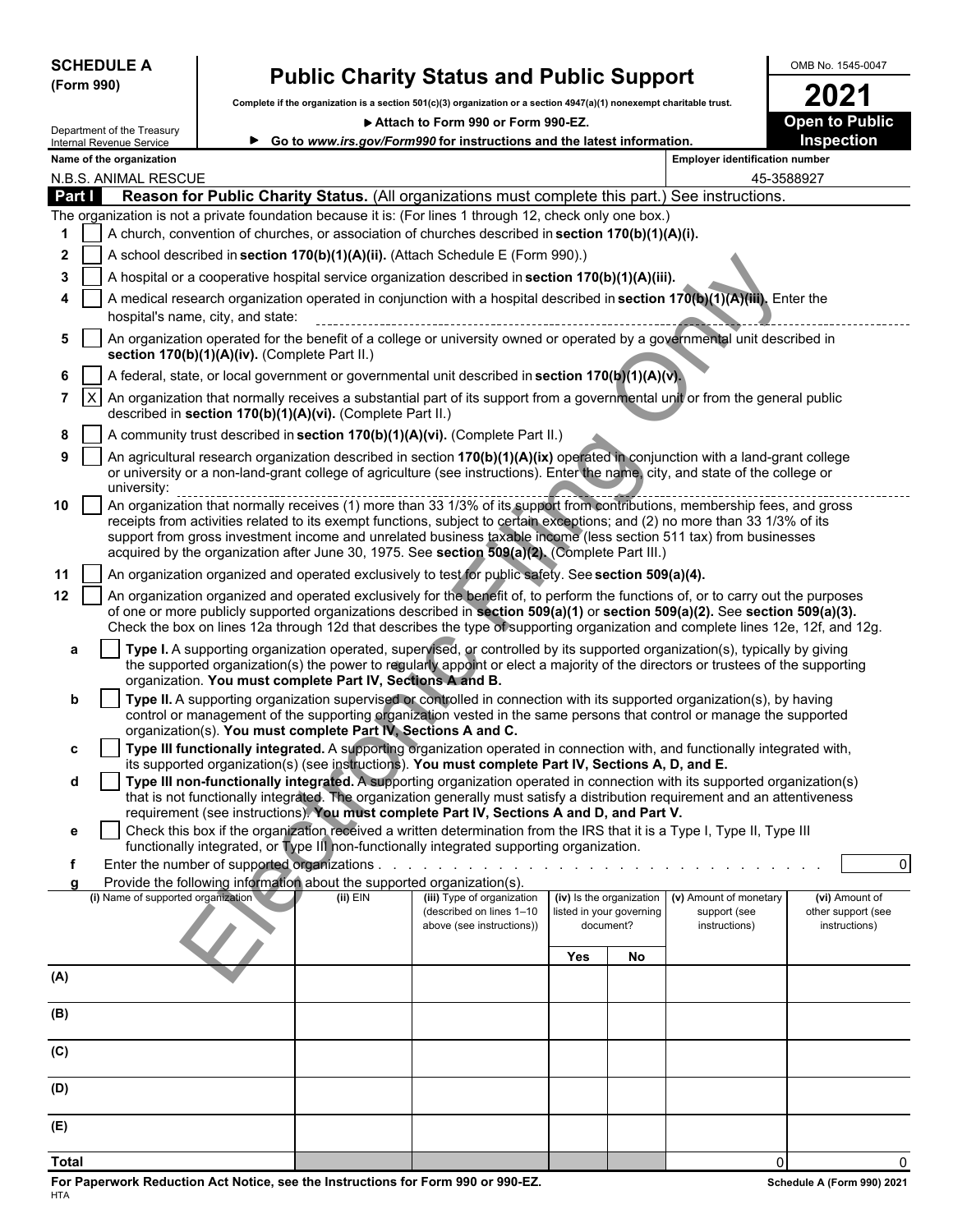|              | Schedule A (Form 990) 2021<br>Support Schedule for Organizations Described in Sections 170(b)(1)(A)(iv) and 170(b)(1)(A)(vi)<br><b>Part II</b><br>(Complete only if you checked the box on line 5, 7, or 8 of Part I or if the organization failed to qualify under                                                                                                                                                                                                                                           | N.B.S. ANIMAL RESCUE |          |             |             | 45-3588927                           | Page 2                         |
|--------------|---------------------------------------------------------------------------------------------------------------------------------------------------------------------------------------------------------------------------------------------------------------------------------------------------------------------------------------------------------------------------------------------------------------------------------------------------------------------------------------------------------------|----------------------|----------|-------------|-------------|--------------------------------------|--------------------------------|
|              | Part III. If the organization fails to qualify under the tests listed below, please complete Part III.)<br><b>Section A. Public Support</b>                                                                                                                                                                                                                                                                                                                                                                   |                      |          |             |             |                                      |                                |
|              | Calendar year (or fiscal year beginning in)                                                                                                                                                                                                                                                                                                                                                                                                                                                                   | (a) 2017             | (b) 2018 | $(c)$ 2019  | $(d)$ 2020  | (e) 2021                             | (f) Total                      |
| $\mathbf{2}$ | <b>1</b> Gifts, grants, contributions, and<br>membership fees received. (Do not<br>include any "unusual grants.")<br>Tax revenues levied for the                                                                                                                                                                                                                                                                                                                                                              | 51,519               | 58,271   | 52,950      | 51,563      | 45,933                               | 260,236                        |
|              | organization's benefit and either paid<br>to or expended on its behalf                                                                                                                                                                                                                                                                                                                                                                                                                                        |                      |          |             |             |                                      | 0                              |
| 3            | The value of services or facilities<br>furnished by a governmental unit to the<br>organization without charge                                                                                                                                                                                                                                                                                                                                                                                                 |                      |          |             |             |                                      | 0                              |
| 5            | Total. Add lines 1 through 3<br>The portion of total contributions by<br>each person (other than a<br>governmental unit or publicly<br>supported organization) included on<br>line 1 that exceeds 2% of the amount                                                                                                                                                                                                                                                                                            | 51,519               | 58,271   | 52,950      | 51,563      | 45,933                               | 260,236                        |
|              | shown on line 11, column $(f)$ .                                                                                                                                                                                                                                                                                                                                                                                                                                                                              |                      |          |             |             |                                      |                                |
|              | Public support. Subtract line 5 from line 4                                                                                                                                                                                                                                                                                                                                                                                                                                                                   |                      |          |             |             |                                      | 260,236                        |
|              | <b>Section B. Total Support</b>                                                                                                                                                                                                                                                                                                                                                                                                                                                                               |                      |          |             |             |                                      |                                |
|              | Calendar year (or fiscal year beginning in)                                                                                                                                                                                                                                                                                                                                                                                                                                                                   | (a) 2017             | (b) 2018 | $(c)$ 2019  | $(d)$ 2020  | (e) 2021                             | (f) Total                      |
| 8            | Amounts from line 4.<br>Gross income from interest, dividends,<br>payments received on securities loans,<br>rents, royalties, and income from                                                                                                                                                                                                                                                                                                                                                                 | 51,519<br>3          | 58,271   | 52,950<br>6 | 51,563<br>7 | 45,933                               | 260,236<br>28                  |
| 9            | Net income from unrelated business<br>activities, whether or not the business is<br>regularly carried on                                                                                                                                                                                                                                                                                                                                                                                                      |                      |          |             |             |                                      | 0                              |
| 10           | Other income. Do not include gain or<br>loss from the sale of capital assets<br>(Explain in Part VI.).                                                                                                                                                                                                                                                                                                                                                                                                        |                      |          |             |             |                                      |                                |
| 11<br>12     | Total support. Add lines 7 through 10.<br>13 First 5 years. If the Form 990 is for the organization's first, second, third, fourth, or fifth tax year as a section 501(c)(3)                                                                                                                                                                                                                                                                                                                                  |                      |          |             |             | $12 \,$                              | 260,264                        |
|              | organization, check this box and stop here we have a series of the content of the content of the content of the content of the content of the content of the content of the content of the content of the content of the conte                                                                                                                                                                                                                                                                                |                      |          |             |             |                                      |                                |
|              | <b>Section C. Computation of Public Support Percentage</b>                                                                                                                                                                                                                                                                                                                                                                                                                                                    |                      |          |             |             |                                      |                                |
| 14           |                                                                                                                                                                                                                                                                                                                                                                                                                                                                                                               |                      |          |             |             | 14<br>15                             | 99.99%<br>99.99%               |
| 15           | 16a 33 1/3% support test-2021. If the organization did not check the box on line 13, and line 14 is 33 1/3% or more, check this box                                                                                                                                                                                                                                                                                                                                                                           |                      |          |             |             |                                      | $\blacktriangleright$ $\mid$ X |
|              | <b>b</b> 33 1/3% support test-2020. If the organization did not check a box on line 13 or 16a, and line 15 is 33 1/3% or more, check this                                                                                                                                                                                                                                                                                                                                                                     |                      |          |             |             |                                      |                                |
|              | 17a 10%-facts-and-circumstances test-2021. If the organization did not check a box on line 13, 16a, or 16b, and line 14<br>10% or more, and if the organization meets the facts-and-circumstances test, check this box and stop here. Explain in<br>Part VI how the organization meets the facts-and-circumstances test. The organization qualifies as a publicly supported<br><b>b 10%-facts-and-circumstances test-2020.</b> If the organization did not check a box on line 13, 16a, 16b, or 17a, and line |                      |          |             |             | and the second control of the second |                                |
|              | 15 is 10% or more, and if the organization meets the facts-and-circumstances test, check this box and stop here. Explain<br>in Part VI how the organization meets the facts-and-circumstances test. The organization qualifies as a publicly supported                                                                                                                                                                                                                                                        |                      |          |             |             |                                      |                                |
| 18           | Private foundation. If the organization did not check a box on line 13, 16a, 16b, 17a, or 17b, check this box and see                                                                                                                                                                                                                                                                                                                                                                                         |                      |          |             |             |                                      |                                |
|              |                                                                                                                                                                                                                                                                                                                                                                                                                                                                                                               |                      |          |             |             |                                      |                                |

**Schedule A (Form 990) 2021**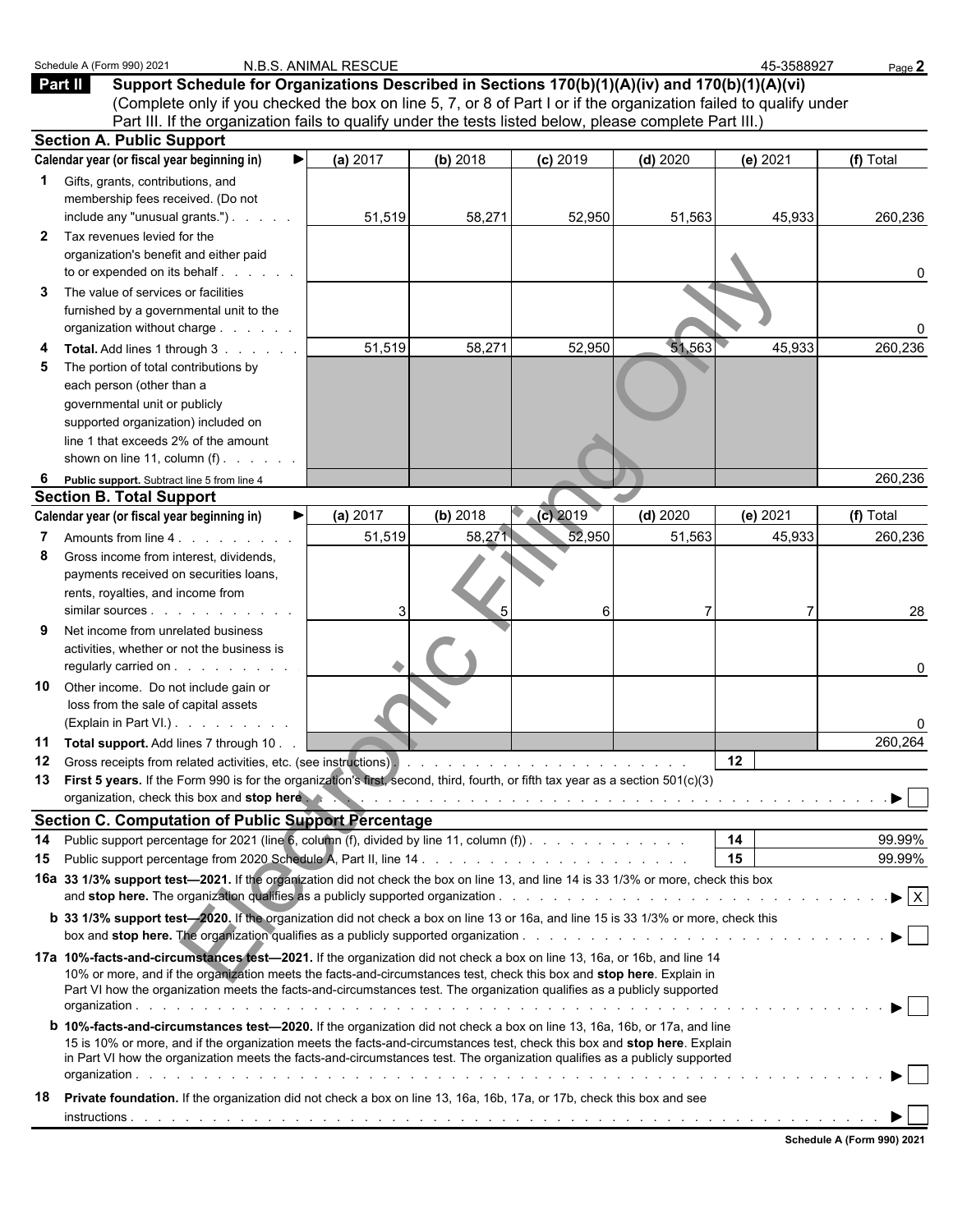|              | Schedule A (Form 990) 2021                                                                                                             | N.B.S. ANIMAL RESCUE |          |                        |                            | 45-3588927                                                                                                    | Page 3    |
|--------------|----------------------------------------------------------------------------------------------------------------------------------------|----------------------|----------|------------------------|----------------------------|---------------------------------------------------------------------------------------------------------------|-----------|
|              | Part III<br>Support Schedule for Organizations Described in Section 509(a)(2)                                                          |                      |          |                        |                            |                                                                                                               |           |
|              | (Complete only if you checked the box on line 10 of Part I or if the organization failed to qualify under Part II.                     |                      |          |                        |                            |                                                                                                               |           |
|              | If the organization fails to qualify under the tests listed below, please complete Part II.)                                           |                      |          |                        |                            |                                                                                                               |           |
|              | <b>Section A. Public Support</b>                                                                                                       |                      |          |                        |                            |                                                                                                               |           |
|              | Calendar year (or fiscal year beginning in)                                                                                            | (a) 2017             | (b) 2018 | $(c)$ 2019             | $(d)$ 2020                 | (e) 2021                                                                                                      | (f) Total |
| $\mathbf 1$  | Gifts, grants, contributions, and membership fees                                                                                      |                      |          |                        |                            |                                                                                                               |           |
|              | received. (Do not include any "unusual grants.")<br>Gross receipts from admissions, merchandise                                        |                      |          |                        |                            |                                                                                                               | 0         |
| $\mathbf{2}$ | sold or services performed, or facilities                                                                                              |                      |          |                        |                            |                                                                                                               |           |
|              | furnished in any activity that is related to the                                                                                       |                      |          |                        |                            |                                                                                                               |           |
|              | organization's tax-exempt purpose                                                                                                      |                      |          |                        |                            |                                                                                                               |           |
| З            | Gross receipts from activities that are not an                                                                                         |                      |          |                        |                            |                                                                                                               |           |
|              | unrelated trade or business under section 513.                                                                                         |                      |          |                        |                            |                                                                                                               | n         |
| 4            | Tax revenues levied for the<br>organization's benefit and either paid to                                                               |                      |          |                        |                            |                                                                                                               |           |
|              | or expended on its behalf.<br>a na manana                                                                                              |                      |          |                        |                            |                                                                                                               | 0         |
| 5            | The value of services or facilities                                                                                                    |                      |          |                        |                            |                                                                                                               |           |
|              | furnished by a governmental unit to the                                                                                                |                      |          |                        |                            |                                                                                                               |           |
|              | organization without charge                                                                                                            |                      |          |                        |                            |                                                                                                               |           |
| 6            | Total. Add lines 1 through 5.                                                                                                          | $\Omega$             | $\Omega$ | U                      | $\Omega$                   | 0                                                                                                             | $\Omega$  |
|              | 7a Amounts included on lines 1, 2, and 3                                                                                               |                      |          |                        |                            |                                                                                                               |           |
|              | received from disqualified persons                                                                                                     |                      |          |                        |                            |                                                                                                               | 0         |
|              | <b>b</b> Amounts included on lines 2 and 3                                                                                             |                      |          |                        |                            |                                                                                                               |           |
|              | received from other than disqualified                                                                                                  |                      |          |                        |                            |                                                                                                               |           |
|              | persons that exceed the greater of \$5,000                                                                                             |                      |          |                        |                            |                                                                                                               |           |
|              | or 1% of the amount on line 13 for the year                                                                                            |                      |          |                        |                            |                                                                                                               |           |
|              | c Add lines $7a$ and $7b$ . $\ldots$ $\ldots$                                                                                          | $\Omega$             |          | $\Omega$               | $\Omega$                   | 0                                                                                                             | $\Omega$  |
| 8            | Public support (Subtract line 7c from                                                                                                  |                      |          |                        |                            |                                                                                                               |           |
|              |                                                                                                                                        |                      |          |                        |                            |                                                                                                               |           |
|              | <b>Section B. Total Support</b>                                                                                                        |                      |          |                        |                            |                                                                                                               |           |
|              | Calendar year (or fiscal year beginning in)                                                                                            | (a) 2017             | (b) 2018 | $(c)$ 2019<br>$\Omega$ | $(d)$ 2020<br>$\mathbf{0}$ | (e) 2021<br>$\Omega$                                                                                          | (f) Total |
| 9            | Amounts from line 6.                                                                                                                   |                      |          |                        |                            |                                                                                                               | 0         |
|              | <b>10a</b> Gross income from interest, dividends,                                                                                      |                      |          |                        |                            |                                                                                                               |           |
|              | payments received on securities loans, rents,<br>royalties, and income from similar sources.                                           |                      |          |                        |                            |                                                                                                               | 0         |
|              | <b>b</b> Unrelated business taxable income (less                                                                                       |                      |          |                        |                            |                                                                                                               |           |
|              | section 511 taxes) from businesses                                                                                                     |                      |          |                        |                            |                                                                                                               |           |
|              | acquired after June 30, 1975                                                                                                           |                      |          |                        |                            |                                                                                                               |           |
|              | $\text{c}$ Add lines 10a and 10b $\ldots$                                                                                              | 70                   | $\Omega$ | $\Omega$               | 0                          | 0                                                                                                             | $\Omega$  |
|              | <b>11</b> Net income from unrelated business                                                                                           |                      |          |                        |                            |                                                                                                               |           |
|              | activities not included on line 10b, whether                                                                                           |                      |          |                        |                            |                                                                                                               |           |
|              | or not the business is regularly carried on.                                                                                           |                      |          |                        |                            |                                                                                                               | 0         |
| 12           | Other income. Do not include gain or                                                                                                   |                      |          |                        |                            |                                                                                                               |           |
|              | loss from the sale of capital assets                                                                                                   |                      |          |                        |                            |                                                                                                               |           |
|              | (Explain in Part VI.)                                                                                                                  |                      |          |                        |                            |                                                                                                               | 0         |
|              | 13 Total support. (Add lines 9, 10c, 11,                                                                                               |                      |          |                        |                            |                                                                                                               |           |
|              | and $12.$ ).                                                                                                                           |                      |          |                        | 0                          | 0                                                                                                             | 0         |
|              | 14 First 5 years. If the Form 990 is for the organization's first, second, third, fourth, or fifth tax year as a section 501(c)(3)     |                      |          |                        |                            |                                                                                                               |           |
|              | organization, check this box and stop here.                                                                                            |                      |          |                        |                            | والمتحاوية والمتحاولة والمتحاولة والمتحاولة والمتحاولة والمتحاولة والمتحاولة والمتحاولة والمتحاولة والمتحاولة |           |
|              | <b>Section C. Computation of Public Support Percentage</b>                                                                             |                      |          |                        |                            |                                                                                                               |           |
| 15           | Public support percentage for 2021 (line 8, column (f), divided by line 13, column (f))                                                |                      |          |                        |                            | 15                                                                                                            | 0.00%     |
| 16           |                                                                                                                                        |                      |          |                        |                            | 16                                                                                                            | 0.00%     |
|              | Section D. Computation of Investment Income Percentage                                                                                 |                      |          |                        |                            | 17                                                                                                            |           |
| 17           | Investment income percentage for 2021 (line 10c, column (f), divided by line 13, column (f)).                                          |                      |          |                        |                            | 18                                                                                                            | 0.00%     |
| 18           | 19a 33 1/3% support tests-2021. If the organization did not check the box on line 14, and line 15 is more than 33 1/3%, and line 17 is |                      |          |                        |                            |                                                                                                               | 0.00%     |
|              |                                                                                                                                        |                      |          |                        |                            |                                                                                                               |           |
|              | b 33 1/3% support tests-2020. If the organization did not check a box on line 14 or line 19a, and line 16 is more than 33 1/3%, and    |                      |          |                        |                            |                                                                                                               |           |
|              | line 18 is not more than 33 1/3%, check this box and stop here. The organization qualifies as a publicly supported organization        |                      |          |                        |                            |                                                                                                               |           |
|              |                                                                                                                                        |                      |          |                        |                            |                                                                                                               |           |
|              |                                                                                                                                        |                      |          |                        |                            |                                                                                                               |           |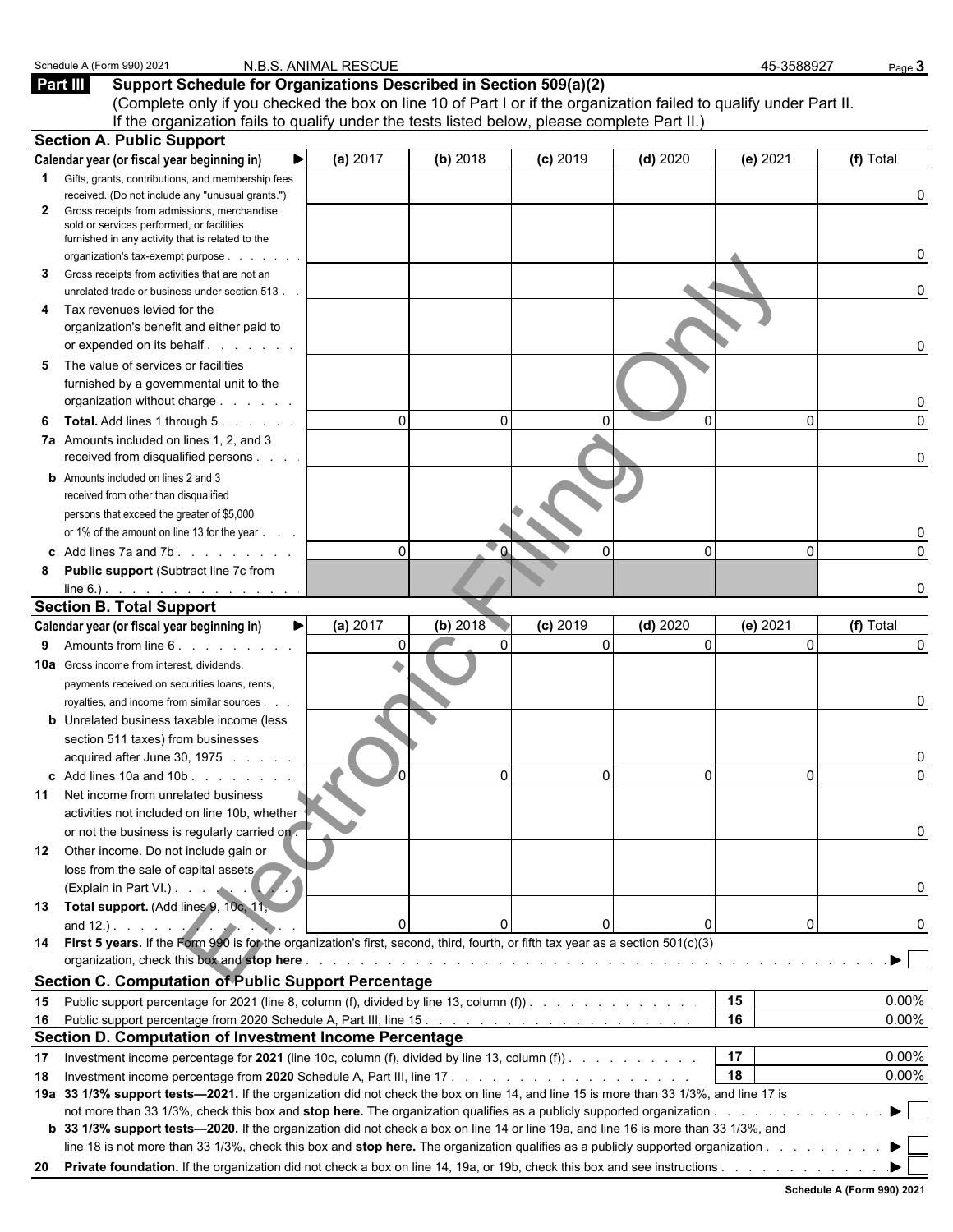## **Part IV Supporting Organizations**

(Complete only if you checked a box in line 12 on Part I. If you checked box 12a, Part I, complete Sections A and B. If you checked box 12b, Part I, complete Sections A and C. If you checked box 12c, Part I, complete Sections A, D, and E. If you checked box 12d, Part I, complete Sections A and D, and complete Part V.)

### **Section A. All Supporting Organizations**

- **1** Are all of the organization's supported organizations listed by name in the organization's governing documents? *If "No," describe in Part VI how the supported organizations are designated. If designated by class or purpose, describe the designation. If historic and continuing relationship, explain.* **1**
- **2** Did the organization have any supported organization that does not have an IRS determination of status under section 509(a)(1) or (2)? *If "Yes," explain in Part VI how the organization determined that the supported organization was described in section 509(a)(1) or (2).*
- **3a** Did the organization have a supported organization described in section 501(c)(4), (5), or (6)? *If "Yes," answer lines 3b and 3c below.*
- **b** Did the organization confirm that each supported organization qualified under section 501(c)(4), (5), or (6) and satisfied the public support tests under section 509(a)(2)? *If "Yes," describe in Part VI when and how the organization made the determination.* **3b**
- **c** Did the organization ensure that all support to such organizations was used exclusively for section 170(c)(2) (B) purposes? *If* "*Yes,*" *explain in Part VI what controls the organization put in place to ensure such use.* **3c**
- **4a** Was any supported organization not organized in the United States ("foreign supported organization")? *If "Yes," and if you checked box 12a or 12b in Part I, answer lines 4b and 4c below.* **4a**
- **b** Did the organization have ultimate control and discretion in deciding whether to make grants to the foreign supported organization? *If* "*Yes,*" *describe in Part VI how the organization had such control and discretion despite being controlled or supervised by or in connection with its supported organizations.* **4b**
- **c** Did the organization support any foreign supported organization that does not have an IRS determination under sections 501(c)(3) and 509(a)(1) or (2)? *If* "*Yes,*" *explain in Part VI what controls the organization used to ensure that all support to the foreign supported organization was used exclusively for section 170(c)(2)(B) purposes.* **4c**
- the<br>and interesting supported to galaxial and in the distribution and the support of the support of the support of the supported to the supported to the supported that the supported that the supported that the supported th **5a** Did the organization add, substitute, or remove any supported organizations during the tax year? *If* "*Yes,*" *answer lines 5b and 5c below (if applicable). Also, provide detail in Part VI, including (i) the names and EIN numbers of the supported organizations added, substituted, or removed; (ii) the reasons for each such action; (iii) the authority under the organization's organizing document authorizing such action; and (iv) how the action was accomplished (such as by amendment to the organizing document).* **5a**
- **b Type I or Type II only.** Was any added or substituted supported organization part of a class already designated in the organization's organizing document? **5b**
- **c Substitutions only.** Was the substitution the result of an event beyond the organization's control? **5c**
- **6** Did the organization provide support (whether in the form of grants or the provision of services or facilities) to anyone other than (i) its supported organizations, (ii) individuals that are part of the charitable class benefited by one or more of its supported organizations, or (iii) other supporting organizations that also support or benefit one or more of the filing organization's supported organizations? *If "Yes," provide detail in Part VI.* **6**
- **7** Did the organization provide a grant, loan, compensation, or other similar payment to a substantial contributor (as defined in section 4958(c)(3)(C)), a family member of a substantial contributor, or a 35% controlled entity with regard to a substantial contribut*or? If "Yes," complete Part I of Schedule L (Form 990).* **7**
- **8** Did the organization make a loan to a disqualified person (as defined in section 4958) not described on line 7? *If "Yes," complete Part I of Schedule L (Form 990).* **8**
- **9a** Was the organization controlled directly or indirectly at any time during the tax year by one or more disqualified persons, as defined in section 4946 (other than foundation managers and organizations described in section 509(a)(1) or (2))? *If "Yes," provide detail in Part VI.* **9a**
- **b** Did one or more disqualified persons (as defined on line 9a) hold a controlling interest in any entity in which the supporting organization had an interest? *If* "*Yes,*" *provide detail in Part VI.* **9b**
- **c** Did a disqualified person (as defined on line 9a) have an ownership interest in, or derive any personal benefit from, assets in which the supporting organization also had an interest? *If* "*Yes,*" *provide detail in Part VI.* **9c**
- **10a** Was the organization subject to the excess business holdings rules of section 4943 because of section 4943(f) (regarding certain Type II supporting organizations, and all Type III non-functionally integrated supporting organizations)? If "Yes," answer line 10b below.
	- **b** Did the organization have any excess business holdings in the tax year? *(Use Schedule C, Form 4720, to determine whether the organization had excess business holdings.)*

|                 | $\mathsf{l}$<br>Yes | <b>No</b> |
|-----------------|---------------------|-----------|
|                 |                     |           |
| 1               |                     |           |
|                 |                     |           |
| $\overline{2}$  |                     |           |
|                 |                     |           |
| <u>3a</u>       |                     |           |
|                 |                     |           |
| <u>3b</u>       |                     |           |
|                 |                     |           |
| 3c              |                     |           |
|                 |                     |           |
| 4a              |                     |           |
|                 |                     |           |
| 4 <sub>b</sub>  |                     |           |
|                 |                     |           |
|                 |                     |           |
| 4c              |                     |           |
|                 |                     |           |
|                 |                     |           |
|                 |                     |           |
|                 |                     |           |
| <u>5a</u>       |                     |           |
|                 |                     |           |
| <u>5b</u>       |                     |           |
| <u>5c</u>       |                     |           |
|                 |                     |           |
| 6               |                     |           |
|                 |                     |           |
|                 |                     |           |
| ſ               |                     |           |
|                 |                     |           |
| 8               |                     |           |
|                 |                     |           |
| <u>9a</u>       |                     |           |
|                 |                     |           |
| 9 <sub>b</sub>  |                     |           |
|                 |                     |           |
| <u>9c</u>       |                     |           |
|                 |                     |           |
| <u>10a</u>      |                     |           |
|                 |                     |           |
| 10 <sub>b</sub> |                     |           |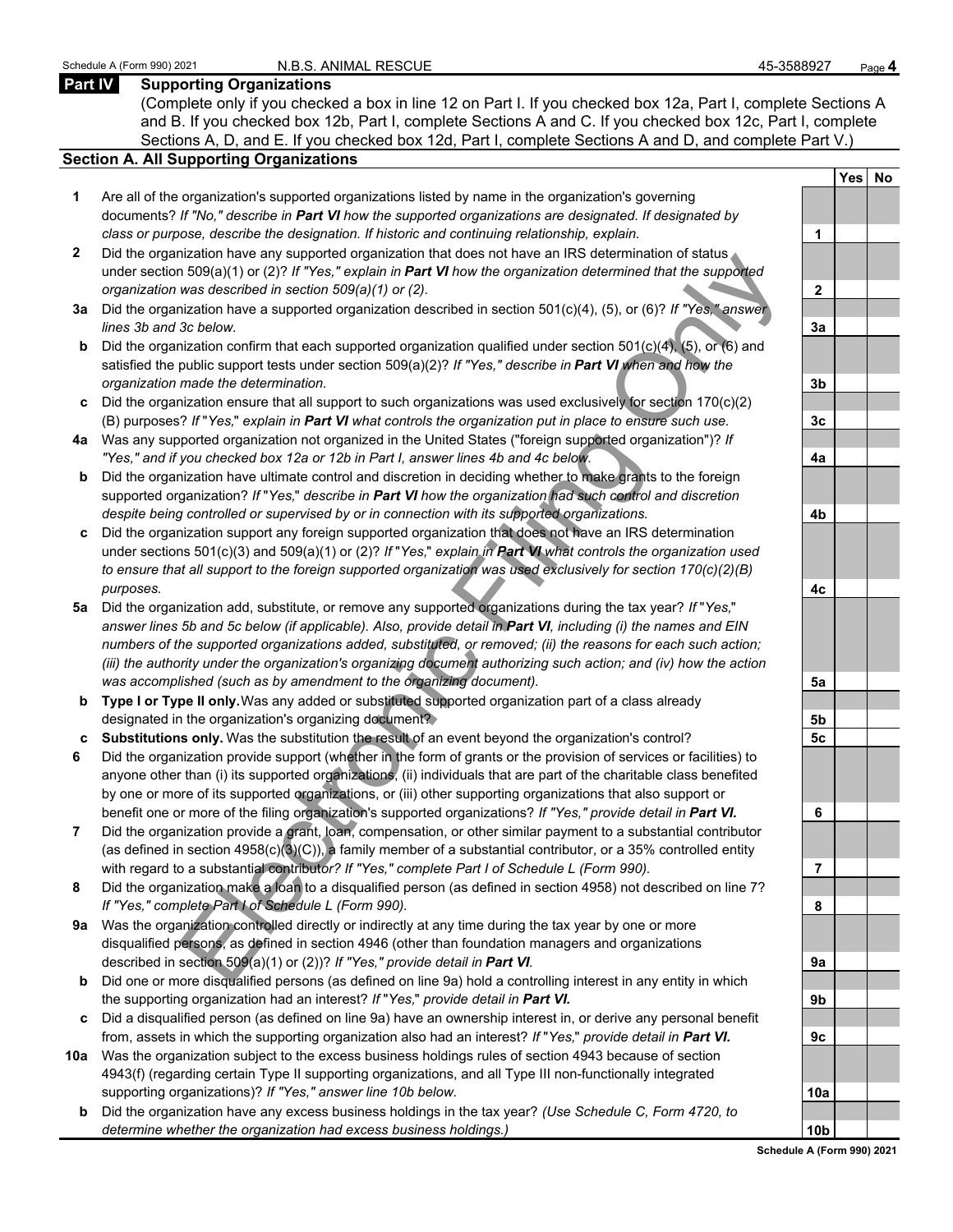|                | Schedule A (Form 990) 2021<br>N.B.S. ANIMAL RESCUE                                                                                                                                                                      | 45-3588927      |            | Page $5$ |
|----------------|-------------------------------------------------------------------------------------------------------------------------------------------------------------------------------------------------------------------------|-----------------|------------|----------|
| <b>Part IV</b> | <b>Supporting Organizations (continued)</b>                                                                                                                                                                             |                 |            |          |
|                |                                                                                                                                                                                                                         |                 | Yes        | No       |
| 11             | Has the organization accepted a gift or contribution from any of the following persons?                                                                                                                                 |                 |            |          |
| а              | A person who directly or indirectly controls, either alone or together with persons described on lines 11b and                                                                                                          |                 |            |          |
|                | 11c below, the governing body of a supported organization?                                                                                                                                                              | 11a             |            |          |
| b              | A family member of a person described on line 11a above?                                                                                                                                                                | 11 <sub>b</sub> |            |          |
| c              | A 35% controlled entity of a person described on line 11a or 11b above? If "Yes" to line 11a, 11b, or 11c, provide                                                                                                      |                 |            |          |
|                | detail in Part VI.                                                                                                                                                                                                      | 11c             |            |          |
|                | <b>Section B. Type I Supporting Organizations</b>                                                                                                                                                                       |                 |            |          |
|                |                                                                                                                                                                                                                         |                 | Yes        | No       |
| 1              | Did the governing body, members of the governing body, officers acting in their official capacity, or membership of one or                                                                                              |                 |            |          |
|                | more supported organizations have the power to regularly appoint or elect at least a majority of the organization's officers,                                                                                           |                 |            |          |
|                | directors, or trustees at all times during the tax year? If "No," describe in Part VI how the supported organization(s)                                                                                                 |                 |            |          |
|                | effectively operated, supervised, or controlled the organization's activities. If the organization had more than one supported                                                                                          |                 |            |          |
|                | organization, describe how the powers to appoint and/or remove officers, directors, or trustees were allocated among the                                                                                                |                 |            |          |
|                | supported organizations and what conditions or restrictions, if any, applied to such powers during the tax year.                                                                                                        | 1               |            |          |
| 2              | Did the organization operate for the benefit of any supported organization other than the supported                                                                                                                     |                 |            |          |
|                | organization(s) that operated, supervised, or controlled the supporting organization? If "Yes," explain in Part                                                                                                         |                 |            |          |
|                | VI how providing such benefit carried out the purposes of the supported organization(s) that operated,                                                                                                                  |                 |            |          |
|                | supervised, or controlled the supporting organization.                                                                                                                                                                  | $\overline{2}$  |            |          |
|                | <b>Section C. Type II Supporting Organizations</b>                                                                                                                                                                      |                 |            |          |
|                |                                                                                                                                                                                                                         |                 | <b>Yes</b> | No       |
| 1              | Were a majority of the organization's directors or trustees during the tax year also a majority of the directors                                                                                                        |                 |            |          |
|                | or trustees of each of the organization's supported organization(s)? If "No," describe in Part VI how control<br>or management of the supporting organization was vested in the same persons that controlled or managed |                 |            |          |
|                | the supported organization(s).                                                                                                                                                                                          | 1               |            |          |
|                | <b>Section D. All Type III Supporting Organizations</b>                                                                                                                                                                 |                 |            |          |
|                |                                                                                                                                                                                                                         |                 | Yes        | No       |
| 1              | Did the organization provide to each of its supported organizations, by the last day of the fifth month of the                                                                                                          |                 |            |          |
|                | organization's tax year, (i) a written notice describing the type and amount of support provided during the prior tax                                                                                                   |                 |            |          |
|                | year, (ii) a copy of the Form 990 that was most recently filed as of the date of notification, and (iii) copies of the                                                                                                  |                 |            |          |
|                | organization's governing documents in effect on the date of notification, to the extent not previously provided?                                                                                                        | 1               |            |          |
| 2              | Were any of the organization's officers, directors, or trustees either (i) appointed or elected by the supported                                                                                                        |                 |            |          |
|                | organization(s) or (ii) serving on the governing body of a supported organization? If "No," explain in Part VI how                                                                                                      |                 |            |          |
|                | the organization maintained a close and continuous working relationship with the supported organization(s).                                                                                                             | 2               |            |          |
| 3              | By reason of the relationship described on line 2, above, did the organization's supported organizations have                                                                                                           |                 |            |          |
|                | a significant voice in the organization's investment policies and in directing the use of the organization's                                                                                                            |                 |            |          |
|                | income or assets at all times during the tax year? If "Yes," describe in <b>Part VI</b> the role the organization's                                                                                                     |                 |            |          |
|                | supported organizations played in this regard.                                                                                                                                                                          | 3               |            |          |
|                | Section E. Type III Functionally Integrated Supporting Organizations                                                                                                                                                    |                 |            |          |
| 1              | Check the box next to the method that the organization used to satisfy the Integral Part Test during the year (see instructions).                                                                                       |                 |            |          |
| a              | The organization satisfied the Activities Test. Complete line 2 below.                                                                                                                                                  |                 |            |          |
| b              | The organization is the parent of each of its supported organizations. Complete line 3 below.                                                                                                                           |                 |            |          |
|                |                                                                                                                                                                                                                         |                 |            |          |
| c              | The organization supported a governmental entity. Describe in Part VI how you supported a governmental entity (see instructions).                                                                                       |                 |            |          |
| 2              | Activities Test. Answer lines 2a and 2b below.                                                                                                                                                                          |                 | Yes No     |          |
| а              | Did substantially all of the organization's activities during the tax year directly further the exempt purposes of                                                                                                      |                 |            |          |
|                | the supported organization(s) to which the organization was responsive? If "Yes," then in Part VI identify                                                                                                              |                 |            |          |
|                | those supported organizations and explain how these activities directly furthered their exempt purposes,                                                                                                                |                 |            |          |
|                | how the organization was responsive to those supported organizations, and how the organization determined                                                                                                               |                 |            |          |

- *those supported organizations and explain how these activities directly furthered their exempt purposes, how the organization was responsive to those supported organizations, and how the organization determined that these activities constituted substantially all of its activities.* **2a**
- **b** Did the activities described on line 2a, above, constitute activities that, but for the organization's involvement, one or more of the organization's supported organization(s) would have been engaged in? *If "Yes," explain in Part VI the reasons for the organization's position that its supported organization(s) would have engaged in these activities but for the organization's involvement.* **2b**
- **3** Parent of Supported Organizations. *Answer lines 3a and 3b below.*
- **a** Did the organization have the power to regularly appoint or elect a majority of the officers, directors, or trustees of each of the supported organizations? *If "Yes" or "No," provide details in Part VI.* **3a**
- **b** Did the organization exercise a substantial degree of direction over the policies, programs, and activities of each of its supported organizations? *If* "*Yes,*" *describe in Part VI the role played by the organization in this regard.* **3b**

**Schedule A (Form 990) 2021**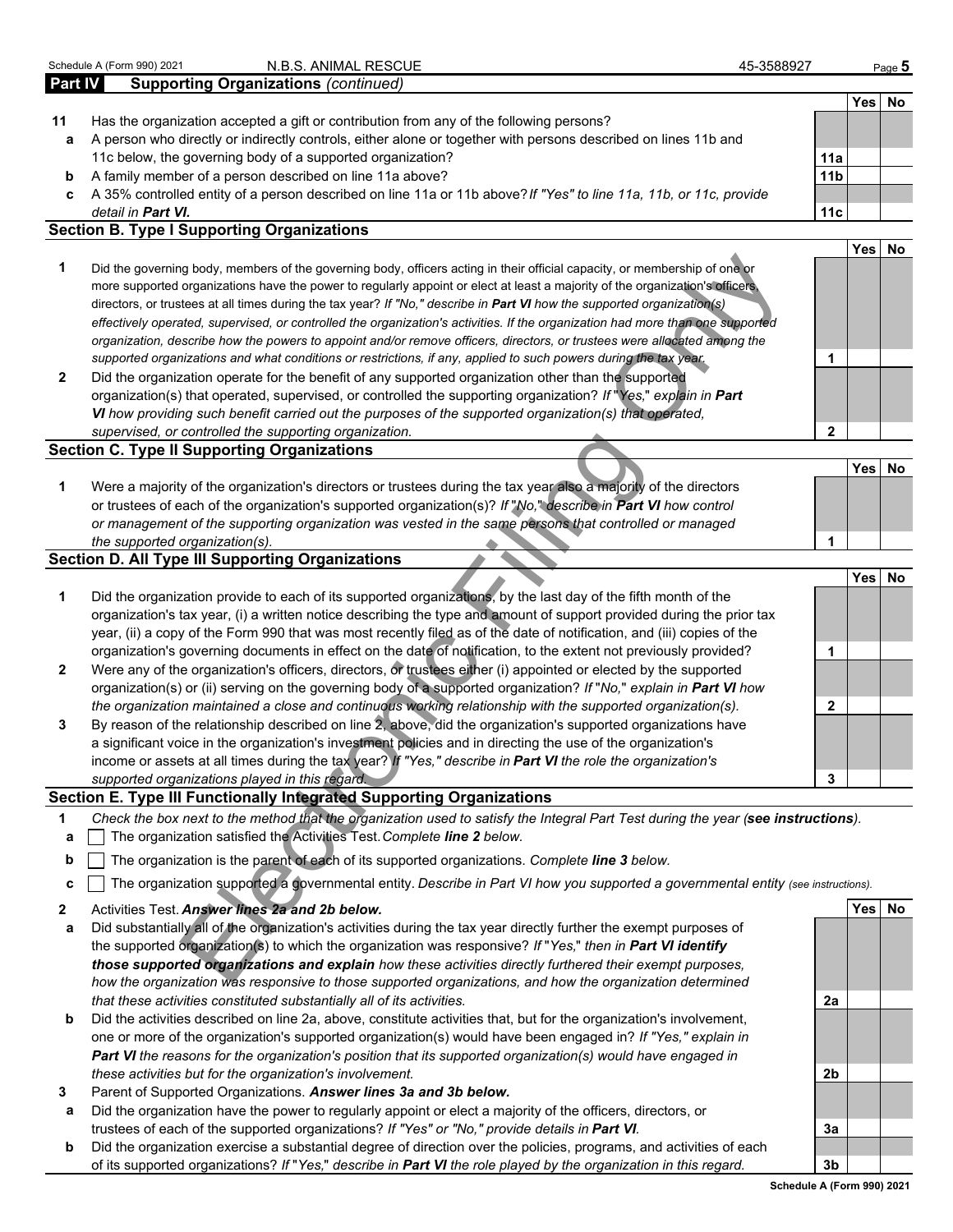| Schedule A (Form 990) 2021<br>N.B.S. ANIMAL RESCUE                                                                                                  |                         |                | 45-3588927<br>Page $6$         |
|-----------------------------------------------------------------------------------------------------------------------------------------------------|-------------------------|----------------|--------------------------------|
| Part V<br>Type III Non-Functionally Integrated 509(a)(3) Supporting Organizations                                                                   |                         |                |                                |
| Check here if the organization satisfied the Integral Part Test as a qualifying trust on Nov. 20, 1970 (explain in Part VI). See<br>1               |                         |                |                                |
| instructions. All other Type III non-functionally integrated supporting organizations must complete Sections A through E.                           |                         |                |                                |
| <b>Section A - Adjusted Net Income</b>                                                                                                              |                         | (A) Prior Year | (B) Current Year<br>(optional) |
| 1 Net short-term capital gain                                                                                                                       | 1                       |                |                                |
| 2 Recoveries of prior-year distributions                                                                                                            | $\mathbf 2$             |                |                                |
| 3 Other gross income (see instructions)                                                                                                             | 3                       |                |                                |
| 4 Add lines 1 through 3.                                                                                                                            | 4                       | 0              | 0                              |
| 5 Depreciation and depletion                                                                                                                        | 5                       |                |                                |
| 6 Portion of operating expenses paid or incurred for production or collection of                                                                    |                         |                |                                |
| gross income or for management, conservation, or maintenance of property                                                                            |                         |                |                                |
| held for production of income (see instructions)                                                                                                    | 6                       |                |                                |
| 7 Other expenses (see instructions)                                                                                                                 | $\overline{7}$          |                |                                |
| 8 Adjusted Net Income (subtract lines 5, 6, and 7 from line 4)                                                                                      | 8                       | 0              | 0                              |
| <b>Section B - Minimum Asset Amount</b>                                                                                                             |                         | (A) Prior Year | (B) Current Year<br>(optional) |
| 1 Aggregate fair market value of all non-exempt-use assets (see                                                                                     |                         |                |                                |
| instructions for short tax year or assets held for part of year):                                                                                   |                         |                |                                |
| a Average monthly value of securities                                                                                                               | 1a                      |                |                                |
| <b>b</b> Average monthly cash balances                                                                                                              | 1 <sub>b</sub>          |                |                                |
| c Fair market value of other non-exempt-use assets                                                                                                  | <sup>1</sup> c          |                |                                |
| d Total (add lines 1a, 1b, and 1c)                                                                                                                  | 1d                      | 0              | 0                              |
| e Discount claimed for blockage or other factors                                                                                                    |                         |                |                                |
| (explain in detail in <b>Part VI</b> ):                                                                                                             |                         |                |                                |
| 2 Acquisition indebtedness applicable to non-exempt-use assets                                                                                      | $\mathbf 2$             |                |                                |
| 3 Subtract line 2 from line 1d.                                                                                                                     | 3                       | 0              | 0                              |
| 4 Cash deemed held for exempt use. Enter 0.015 of line 3 (for greater amount,                                                                       |                         |                |                                |
| see instructions).                                                                                                                                  | 4                       | 0              | 0                              |
| 5 Net value of non-exempt-use assets (subtract line 4 from line 3)                                                                                  | $\overline{\mathbf{5}}$ | 0              | 0                              |
| 6 Multiply line 5 by 0.035.                                                                                                                         | 6                       | 0              | 0                              |
| 7 Recoveries of prior-year distributions                                                                                                            | $\overline{7}$          | 0              | 0                              |
| 8 Minimum Asset Amount (add line 7 to line 6)                                                                                                       | 8                       | 0              | $\mathbf{0}$                   |
| <b>Section C - Distributable Amount</b>                                                                                                             |                         |                | <b>Current Year</b>            |
| 1 Adjusted net income for prior year (from Section A, line 8, column A)                                                                             | 1                       |                | 0                              |
| <b>2</b> Enter 0.85 of line 1.                                                                                                                      | $\mathbf{2}$            |                | 0                              |
| 3 Minimum asset amount for prior year (from Section B, line 8, column A)                                                                            | 3                       |                | 0                              |
| 4 Enter greater of line 2 or line 3.                                                                                                                | 4                       |                | 0                              |
| 5 Income tax imposed in prior year                                                                                                                  | 5                       |                |                                |
| 6 Distributable Amount. Subtract line 5 from line 4, unless subject to                                                                              |                         |                |                                |
| emergency temporary reduction (see instructions).                                                                                                   | 6                       |                | 0                              |
| Check here if the current year is the organization's first as a non-functionally integrated Type III supporting organization (see<br>$\overline{7}$ |                         |                |                                |
| instructions).                                                                                                                                      |                         |                |                                |
|                                                                                                                                                     |                         |                | Schedule A (Form 990) 2021     |
|                                                                                                                                                     |                         |                |                                |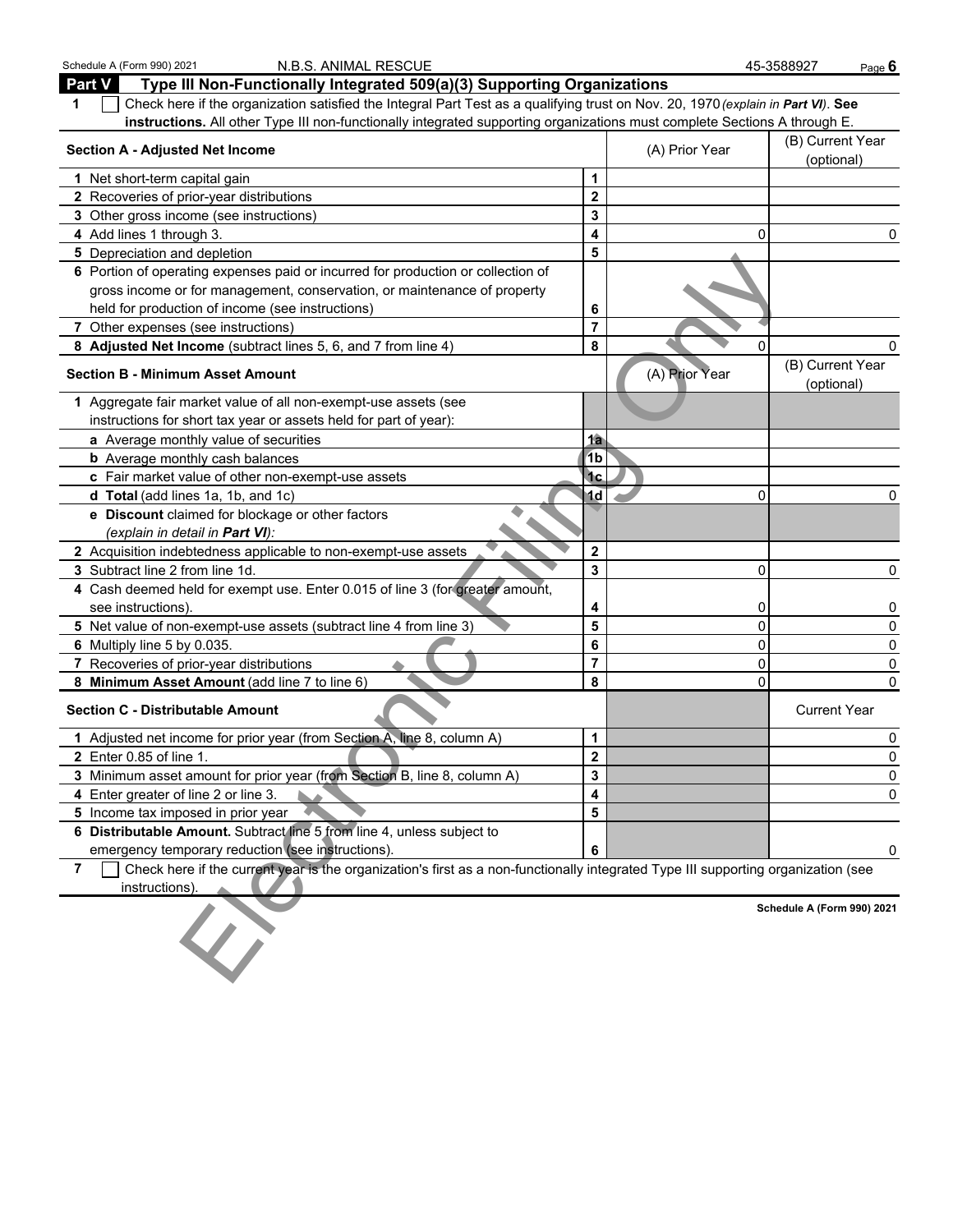|                | Schedule A (Form 990) 2021<br>N.B.S. ANIMAL RESCUE                                         |                                    |                                                         | 45-3588927<br>Page 7                             |  |
|----------------|--------------------------------------------------------------------------------------------|------------------------------------|---------------------------------------------------------|--------------------------------------------------|--|
| <b>Part V</b>  | Type III Non-Functionally Integrated 509(a)(3) Supporting Organizations (continued)        |                                    |                                                         |                                                  |  |
|                | <b>Section D - Distributions</b>                                                           |                                    |                                                         | <b>Current Year</b>                              |  |
| 1.             | Amounts paid to supported organizations to accomplish exempt purposes                      |                                    | 1                                                       |                                                  |  |
|                | 2 Amounts paid to perform activity that directly furthers exempt purposes of supported     |                                    |                                                         |                                                  |  |
|                | organizations, in excess of income from activity                                           |                                    | $\mathbf{2}$                                            |                                                  |  |
|                | 3 Administrative expenses paid to accomplish exempt purposes of supported organizations    |                                    | 3                                                       |                                                  |  |
|                | 4 Amounts paid to acquire exempt-use assets                                                |                                    | 4                                                       |                                                  |  |
| 5              | Qualified set-aside amounts (prior IRS approval required—provide details in Part VI)       |                                    | 5                                                       |                                                  |  |
| 6              | Other distributions (describe in Part VI). See instructions.                               |                                    | 6                                                       |                                                  |  |
| 7              | Total annual distributions. Add lines 1 through 6.                                         |                                    |                                                         |                                                  |  |
| 8              | Distributions to attentive supported organizations to which the organization is responsive |                                    |                                                         |                                                  |  |
|                | (provide details in Part VI). See instructions.                                            |                                    | 8                                                       |                                                  |  |
| 9              | Distributable amount for 2021 from Section C, line 6                                       |                                    | $\overline{9}$                                          |                                                  |  |
| 10             | Line 8 amount divided by line 9 amount                                                     |                                    | 10                                                      | 0.000                                            |  |
|                | <b>Section E - Distribution Allocations (see instructions)</b>                             | (i)<br><b>Excess Distributions</b> | $(\mathbb{H})$<br><b>Underdistributions</b><br>Pre-2021 | (iii)<br><b>Distributable</b><br>Amount for 2021 |  |
| 1.             | Distributable amount for 2021 from Section C, line 6                                       |                                    |                                                         |                                                  |  |
| $\mathbf{2}$   | Underdistributions, if any, for years prior to 2021                                        |                                    |                                                         |                                                  |  |
|                | (reasonable cause required-explain in Part VI). See<br>instructions.                       |                                    |                                                         |                                                  |  |
| 3              | Excess distributions carryover, if any, to 2021                                            |                                    |                                                         |                                                  |  |
| a              | From $2016.$ $\ldots$ $\ldots$ $\ldots$<br>$\Omega$                                        |                                    |                                                         |                                                  |  |
| b              | $\Omega$<br>From 2017.                                                                     |                                    |                                                         |                                                  |  |
| c              | $\Omega$<br>From 2018. $\ldots$                                                            |                                    |                                                         |                                                  |  |
| d              | $\Omega$<br>From 2019. $\ldots$                                                            |                                    |                                                         |                                                  |  |
| е              |                                                                                            |                                    |                                                         |                                                  |  |
|                | f Total of lines 3a through 3e                                                             | 0                                  |                                                         |                                                  |  |
|                | g Applied to underdistributions of prior years                                             |                                    | $\Omega$                                                |                                                  |  |
|                | h Applied to 2021 distributable amount                                                     |                                    |                                                         |                                                  |  |
|                | Carryover from 2016 not applied (see instructions)                                         |                                    |                                                         |                                                  |  |
|                | Remainder. Subtract lines 3g, 3h, and 3i from line 3f.                                     | 0                                  |                                                         |                                                  |  |
| 4              | Distributions for 2021 from<br>Section D, line 7:<br>S<br>$\Omega$                         |                                    |                                                         |                                                  |  |
|                | <b>a</b> Applied to underdistributions of prior years                                      |                                    | $\mathbf 0$                                             |                                                  |  |
|                | <b>b</b> Applied to 2021 distributable amount                                              |                                    |                                                         |                                                  |  |
| C              | Remainder. Subtract lines 4a and 4b from line 4.                                           | 0                                  |                                                         |                                                  |  |
| 5              | Remaining underdistributions for years prior to 2021, if                                   |                                    |                                                         |                                                  |  |
|                | any. Subtract lines 3g and 4a from line 2. For result                                      |                                    |                                                         |                                                  |  |
|                | greater than zero, explain in Part VI. See instructions.                                   |                                    | 0                                                       |                                                  |  |
| 6              | Remaining underdistributions for 2021. Subtract lines 3h                                   |                                    |                                                         |                                                  |  |
|                | and 4b from line 1. For result greater than zero, explain                                  |                                    |                                                         |                                                  |  |
|                | in Part VI. See instructions.                                                              |                                    |                                                         |                                                  |  |
| $\overline{7}$ | Excess distributions carryover to 2022. Add lines 3j<br>and 4c.                            | 0                                  |                                                         |                                                  |  |
| 8              | Breakdown of line 7:                                                                       |                                    |                                                         |                                                  |  |
| a              | Excess from 2017.<br>0                                                                     |                                    |                                                         |                                                  |  |
| b              | Excess from 2018<br>$\Omega$                                                               |                                    |                                                         |                                                  |  |
| C              | Excess from 2019<br>$\Omega$                                                               |                                    |                                                         |                                                  |  |
| d              | $\Omega$<br>Excess from 2020.                                                              |                                    |                                                         |                                                  |  |
|                | $\Omega$<br>e Excess from 2021.                                                            |                                    |                                                         |                                                  |  |
|                |                                                                                            |                                    |                                                         | Schedule A (Form 990) 2021                       |  |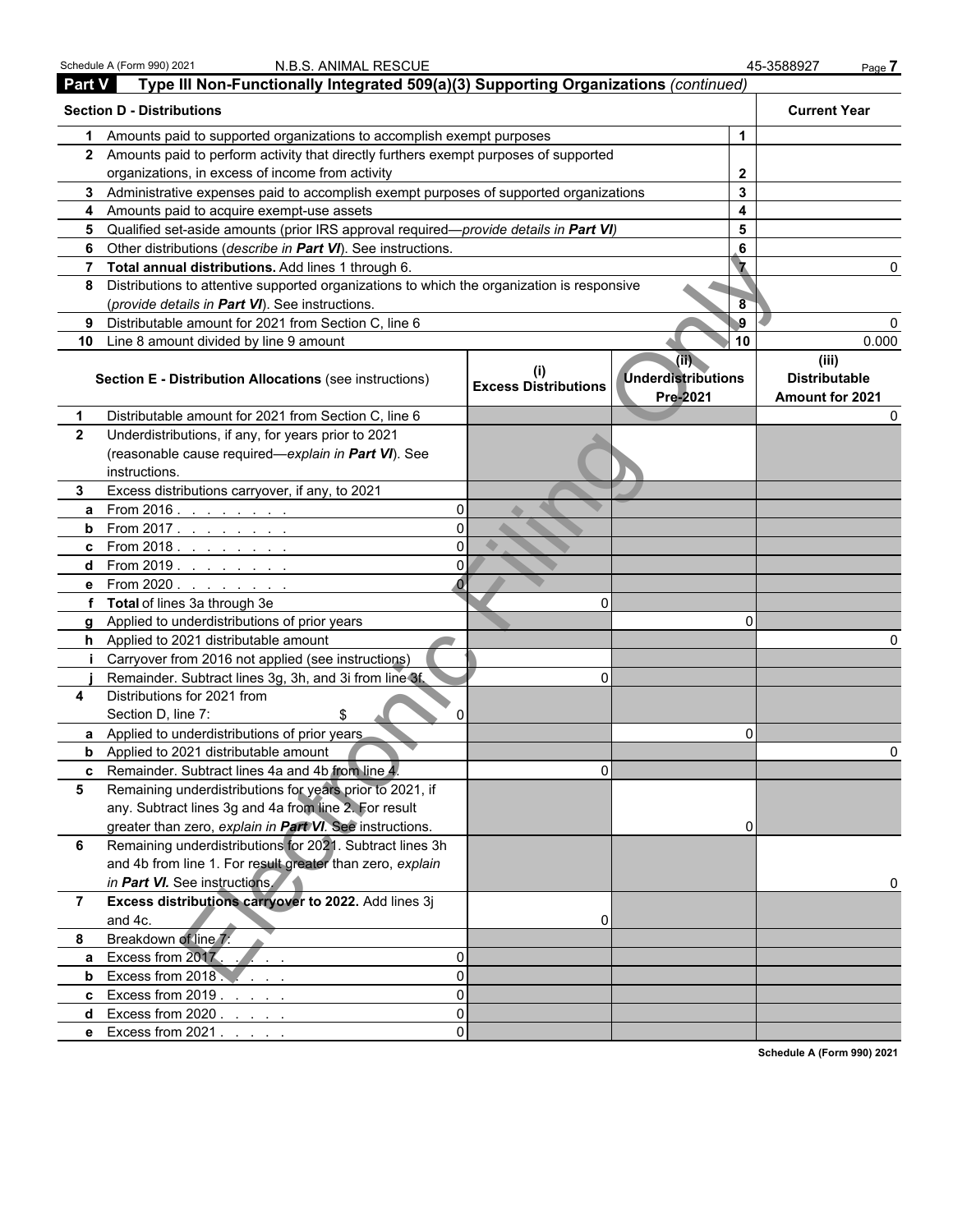| Schedule A (Form 990) 2021 | N.B.S. ANIMAL RESCUE                                                                                                                                                                                                                           | 45-3588927 | Page 8 |
|----------------------------|------------------------------------------------------------------------------------------------------------------------------------------------------------------------------------------------------------------------------------------------|------------|--------|
| Part VI                    | Supplemental Information. Provide the explanations required by Part II, line 10; Part II, line 17a or 17b; Part                                                                                                                                |            |        |
|                            | III, line 12; Part IV, Section A, lines 1, 2, 3b, 3c, 4b, 4c, 5a, 6, 9a, 9b, 9c, 11a, 11b, and 11c; Part IV, Section<br>B, lines 1 and 2; Part IV, Section C, line 1; Part IV, Section D, lines 2 and 3; Part IV, Section E, lines 1c, 2a, 2b, |            |        |
|                            | 3a, and 3b; Part V, line 1; Part V, Section B, line 1e; Part V, Section D, lines 5, 6, and 8; and Part V, Section E,                                                                                                                           |            |        |
|                            | lines 2, 5, and 6. Also complete this part for any additional information. (See instructions.)                                                                                                                                                 |            |        |
|                            |                                                                                                                                                                                                                                                |            |        |
|                            |                                                                                                                                                                                                                                                |            |        |
|                            |                                                                                                                                                                                                                                                |            |        |
|                            |                                                                                                                                                                                                                                                |            |        |
|                            |                                                                                                                                                                                                                                                |            |        |
|                            |                                                                                                                                                                                                                                                |            |        |
|                            |                                                                                                                                                                                                                                                |            |        |
|                            |                                                                                                                                                                                                                                                |            |        |
|                            |                                                                                                                                                                                                                                                |            |        |
|                            |                                                                                                                                                                                                                                                |            |        |
|                            |                                                                                                                                                                                                                                                |            |        |
|                            |                                                                                                                                                                                                                                                |            |        |
|                            |                                                                                                                                                                                                                                                |            |        |
|                            |                                                                                                                                                                                                                                                |            |        |
|                            |                                                                                                                                                                                                                                                |            |        |
|                            |                                                                                                                                                                                                                                                |            |        |
|                            |                                                                                                                                                                                                                                                |            |        |
|                            |                                                                                                                                                                                                                                                |            |        |
|                            |                                                                                                                                                                                                                                                |            |        |
|                            |                                                                                                                                                                                                                                                |            |        |
|                            |                                                                                                                                                                                                                                                |            |        |
|                            |                                                                                                                                                                                                                                                |            |        |
|                            |                                                                                                                                                                                                                                                |            |        |
|                            |                                                                                                                                                                                                                                                |            |        |
|                            |                                                                                                                                                                                                                                                |            |        |
|                            |                                                                                                                                                                                                                                                |            |        |
|                            |                                                                                                                                                                                                                                                |            |        |
|                            |                                                                                                                                                                                                                                                |            |        |
|                            |                                                                                                                                                                                                                                                |            |        |
|                            |                                                                                                                                                                                                                                                |            |        |
|                            |                                                                                                                                                                                                                                                |            |        |
|                            |                                                                                                                                                                                                                                                |            |        |
|                            |                                                                                                                                                                                                                                                |            |        |
|                            |                                                                                                                                                                                                                                                |            |        |
|                            |                                                                                                                                                                                                                                                |            |        |
|                            |                                                                                                                                                                                                                                                |            |        |
|                            |                                                                                                                                                                                                                                                |            |        |
|                            |                                                                                                                                                                                                                                                |            |        |
|                            |                                                                                                                                                                                                                                                |            |        |
|                            |                                                                                                                                                                                                                                                |            |        |
|                            |                                                                                                                                                                                                                                                |            |        |
|                            |                                                                                                                                                                                                                                                |            |        |
|                            |                                                                                                                                                                                                                                                |            |        |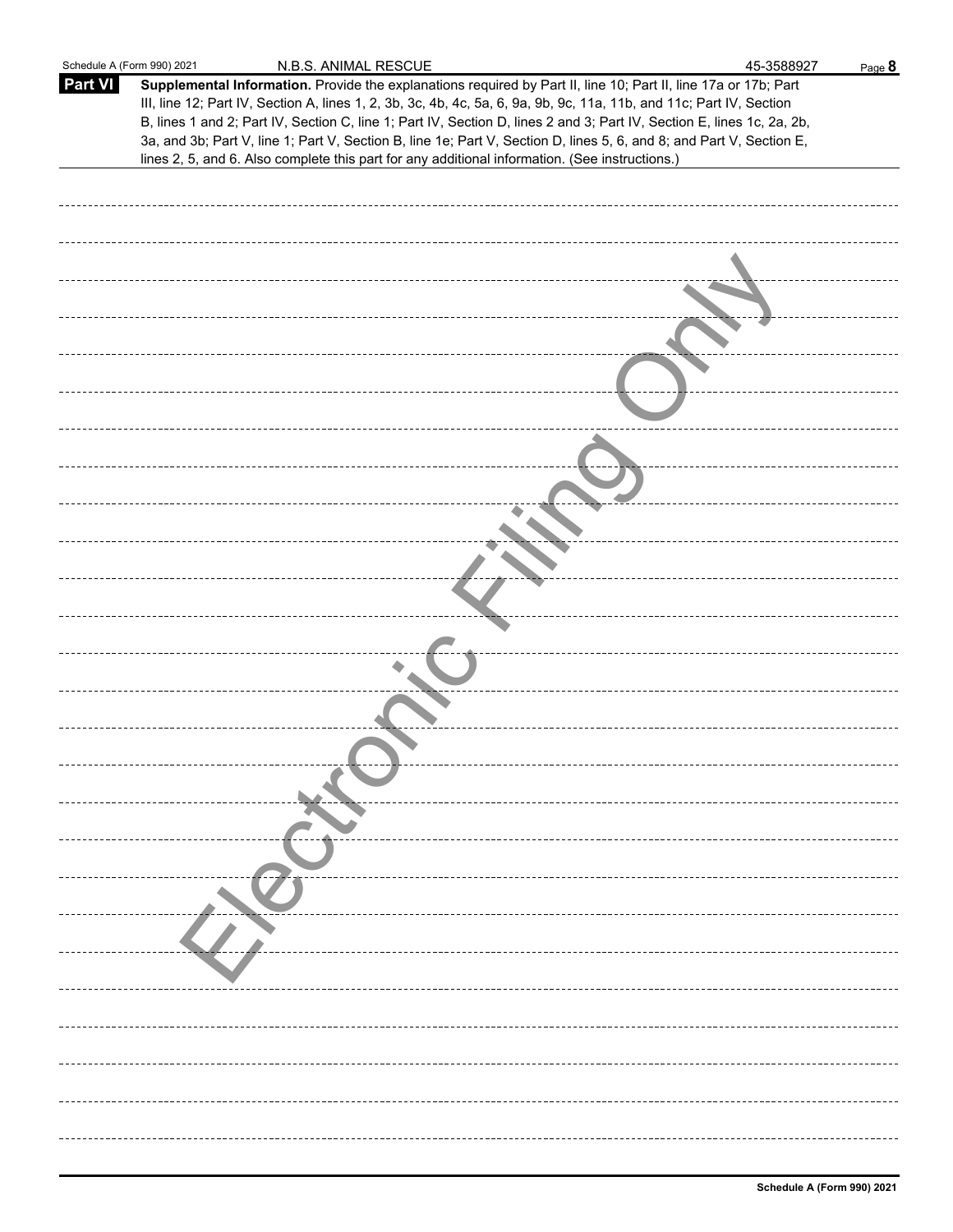| <b>Schedule B</b> |  |
|-------------------|--|
| (Form 990)        |  |

# Department of the Treasury

# **Schedule of Contributors CONS NO. 1545-0047**

| Attach to Form 990 or Form 990-PF. | 2021 |
|------------------------------------|------|
|------------------------------------|------|

**INTER INTERNAL REVENUE SERVICE CONSUMING THE SERVICE OF SERVICE SERVICE SERVICE SERVICE SERVICE SERVICE SERVICE SERVICE SERVICE SERVICE SERVICE SERVICE SERVICE SERVICE SERVICE SERVICE SERVICE SERVICE SERVICE SERVICE SERV** 

| Name of the organization              | <b>Employer identification number</b> |
|---------------------------------------|---------------------------------------|
| N.B.S. ANIMAL RESCUE                  | 45-3588927                            |
| <b>Organization type (check one):</b> |                                       |

| Filers of:           |                                    | Section:                                                                                                                                                                                                                                                                                                                                                                                                                                                                                                                                                                                                            |
|----------------------|------------------------------------|---------------------------------------------------------------------------------------------------------------------------------------------------------------------------------------------------------------------------------------------------------------------------------------------------------------------------------------------------------------------------------------------------------------------------------------------------------------------------------------------------------------------------------------------------------------------------------------------------------------------|
|                      | Form 990 or 990-EZ                 | 501(c)<br>X<br>) (enter number) organization<br>3                                                                                                                                                                                                                                                                                                                                                                                                                                                                                                                                                                   |
|                      |                                    | 4947(a)(1) nonexempt charitable trust not treated as a private foundation                                                                                                                                                                                                                                                                                                                                                                                                                                                                                                                                           |
|                      |                                    | 527 political organization                                                                                                                                                                                                                                                                                                                                                                                                                                                                                                                                                                                          |
| Form 990-PF          |                                    | 501(c)(3) exempt private foundation                                                                                                                                                                                                                                                                                                                                                                                                                                                                                                                                                                                 |
|                      |                                    | 4947(a)(1) nonexempt charitable trust treated as a private foundation                                                                                                                                                                                                                                                                                                                                                                                                                                                                                                                                               |
|                      |                                    | 501(c)(3) taxable private foundation                                                                                                                                                                                                                                                                                                                                                                                                                                                                                                                                                                                |
|                      |                                    | Check if your organization is covered by the General Rule or a Special Rule.                                                                                                                                                                                                                                                                                                                                                                                                                                                                                                                                        |
|                      |                                    | Note: Only a section 501(c)(7), (8), or (10) organization can check boxes for both the General Rule and a Special Rule. See                                                                                                                                                                                                                                                                                                                                                                                                                                                                                         |
| instructions.        |                                    |                                                                                                                                                                                                                                                                                                                                                                                                                                                                                                                                                                                                                     |
| <b>General Rule</b>  |                                    |                                                                                                                                                                                                                                                                                                                                                                                                                                                                                                                                                                                                                     |
|                      | contributor's total contributions. | For an organization filing Form 990, 990-EZ, or 990-PF that received, during the year, contributions totaling \$5,000<br>or more (in money or property) from any one contributor. Complete Parts I and II. See instructions for determining a                                                                                                                                                                                                                                                                                                                                                                       |
| <b>Special Rules</b> |                                    |                                                                                                                                                                                                                                                                                                                                                                                                                                                                                                                                                                                                                     |
|                      |                                    | For an organization described in section 501(c)(3) filing Form 990 or 990-EZ that met the 33 1/3 % support test of the<br>regulations under sections 509(a)(1) and 170(b)(1)(A)(vi), that checked Schedule A (Form 990), Part II, line 13, 16a, or<br>16b, and that received from any one contributor, during the year, total contributions of the greater of (1) \$5,000; or<br>(2) 2% of the amount on (i) Form 990, Part VIII, line 1h; or (ii) Form 990-EZ, line 1. Complete Parts I and II.                                                                                                                    |
|                      |                                    | For an organization described in section 501(c)(7), (8), or (10) filing Form 990 or 990-EZ that received from any one<br>contributor, during the year, total contributions of more than \$1,000 exclusively for religious, charitable, scientific,<br>literary, or educational purposes, or for the prevention of cruelty to children or animals. Complete Parts I (entering<br>"N/A" in column (b) instead of the contributor name and address), II, and III.                                                                                                                                                      |
|                      |                                    | For an organization described in section 501(c)(7), (8), or (10) filing Form 990 or 990-EZ that received from any one<br>contributor, during the year, contributions exclusively for religious, charitable, etc., purposes, but no such<br>contributions totaled more than \$1,000. If this box is checked, enter here the total contributions that were received<br>during the year for an exclusively religious, charitable, etc., purpose. Don't complete any of the parts unless the<br>General Rule applies to this organization because it received nonexclusively religious, charitable, etc., contributions |

### **General Rule**

#### **Special Rules**

 For an organization described in section 501(c)(7), (8), or (10) filing Form 990 or 990-EZ that received from any one contributor, during the year, contributions *exclusively* for religious, charitable, etc., purposes, but no such contributions totaled more than \$1,000. If this box is checked, enter here the total contributions that were received during the year for an *exclusively* religious, charitable, etc., purpose. Don't complete any of the parts unless the **General Rule** applies to this organization because it received *nonexclusively* religious, charitable, etc., contributions totaling \$5,000 or more during the year . . . . . . . . . . . . . . . . . . . . . . . . . . . . . . . . . . . . . . . . . . . . . . . . . . . \$

**Caution:** An organization that isn't covered by the General Rule and/or the Special Rules doesn't file Schedule B (Form 990), but it **must** answer "No" on Part IV, line 2, of its Form 990; or check the box on line H of its Form 990-EZ or on its Form 990-PF, Part I, line 2, to certify that it doesn't meet the filing requirements of Schedule B (Form 990).

**For Paperwork Reduction Act Notice, see the instructions for Form 990, 990-EZ, or 990-PF. Schedule B (Form 990) (2021) HTA**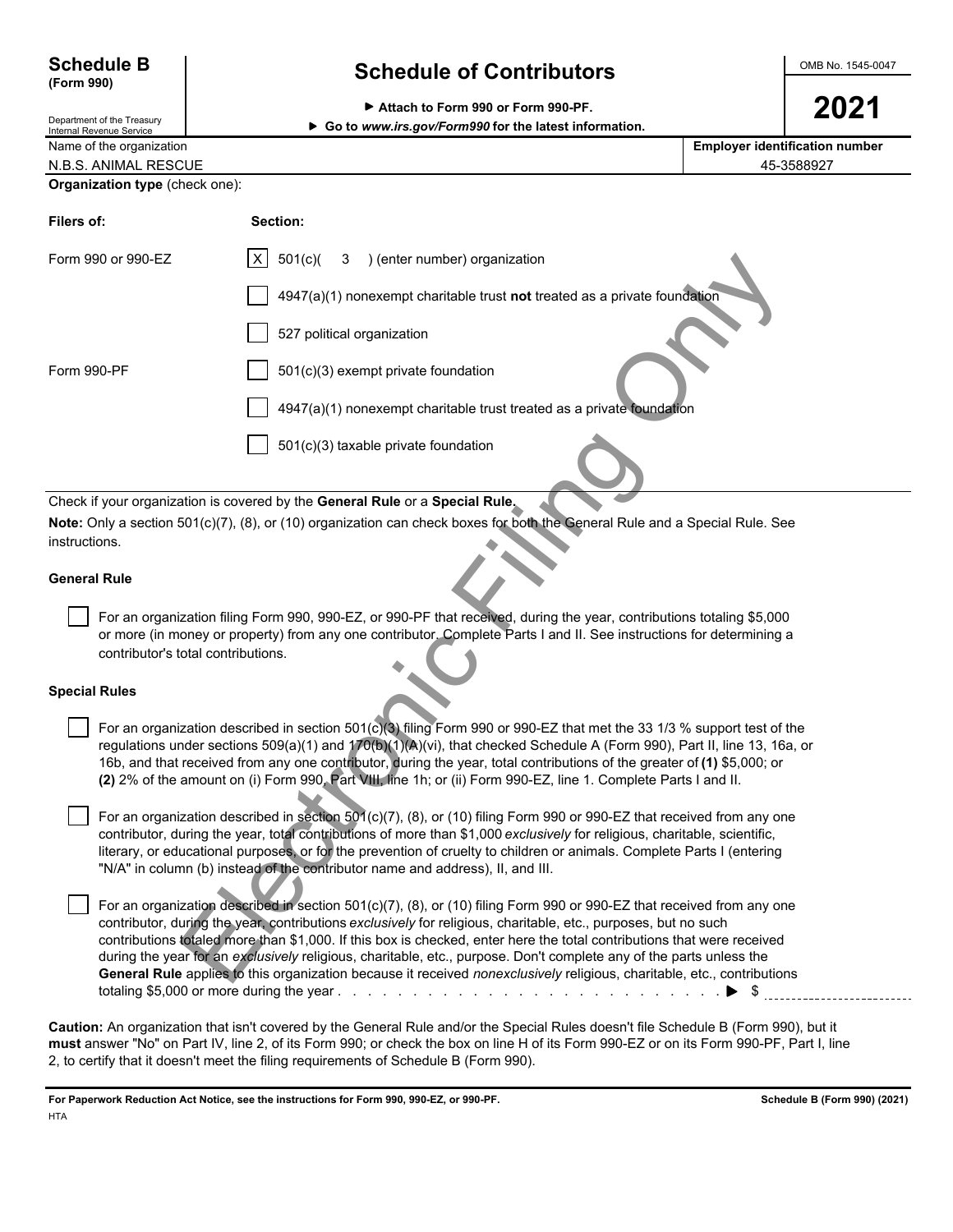|                      | Schedule B (Form 990) (2021)                                                                                                                                                                                                      |                                          | Page 2                                                                                         |
|----------------------|-----------------------------------------------------------------------------------------------------------------------------------------------------------------------------------------------------------------------------------|------------------------------------------|------------------------------------------------------------------------------------------------|
| Name of organization | N.B.S. ANIMAL RESCUE                                                                                                                                                                                                              |                                          | <b>Employer identification number</b><br>45-3588927                                            |
| Part I               | Contributors (see instructions). Use duplicate copies of Part I if additional space is needed.                                                                                                                                    |                                          |                                                                                                |
| (a)<br>No.           | (b)<br>Name, address, and ZIP + 4                                                                                                                                                                                                 | (C)<br><b>Total contributions</b>        | (d)<br>Type of contribution                                                                    |
|                      | Foreign State or Province: _________________________________                                                                                                                                                                      | $\$\$                                    | Person<br>Payroll<br><b>Noncash</b><br>(Complete Part II for<br>noncash contributions.)        |
| (a)<br>No.           | (b)<br>Name, address, and ZIP + 4                                                                                                                                                                                                 | (c)<br>Total contributions               | (d)<br>Type of contribution                                                                    |
|                      | ---<br>Foreign State or Province: _______________________________                                                                                                                                                                 | \$                                       | Person<br>Payroll<br><b>Noncash</b><br>(Complete Part II for<br>noncash contributions.)        |
| (a)<br>No.           | (b)<br>Name, address, and ZIP + 4                                                                                                                                                                                                 | (C)<br><b>Total contributions</b>        | (d)<br>Type of contribution                                                                    |
|                      | --------------------------------<br>---<br>Foreign State or Province: ______________________________                                                                                                                              | \$                                       | Person<br>Payroll<br><b>Noncash</b><br>(Complete Part II for<br>noncash contributions.)        |
| (a)<br>No.           | (b)<br>Name, address, and ZIP + 4                                                                                                                                                                                                 | (c)<br><b>Total contributions</b>        | (d)<br>Type of contribution                                                                    |
|                      | -----------------------------------                                                                                                                                                                                               | \$                                       | Person<br>Payroll<br>Noncash<br>(Complete Part II for<br>noncash contributions.)               |
| (a)<br>No.           | (b)<br>Name, address, and ZIP + 4                                                                                                                                                                                                 | (c)<br><b>Total contributions</b>        | (d)<br>Type of contribution                                                                    |
|                      | ---------------------------<br>---------------------------<br>-----------------------------------<br>Foreign State or Province:<br>_________________________________<br>Foreign Country:<br>_____________________________________ | \$<br>__________________________________ | <b>Person</b><br>Payroll<br><b>Noncash</b><br>(Complete Part II for<br>noncash contributions.) |
| (a)<br>No.           | (b)<br>Name, address, and ZIP + 4                                                                                                                                                                                                 | (c)<br><b>Total contributions</b>        | (d)<br>Type of contribution                                                                    |
|                      | Foreign State or Province: _________________________________                                                                                                                                                                      | \$<br>________________________________   | Person<br>Payroll<br>Noncash<br>(Complete Part II for<br>noncash contributions.)               |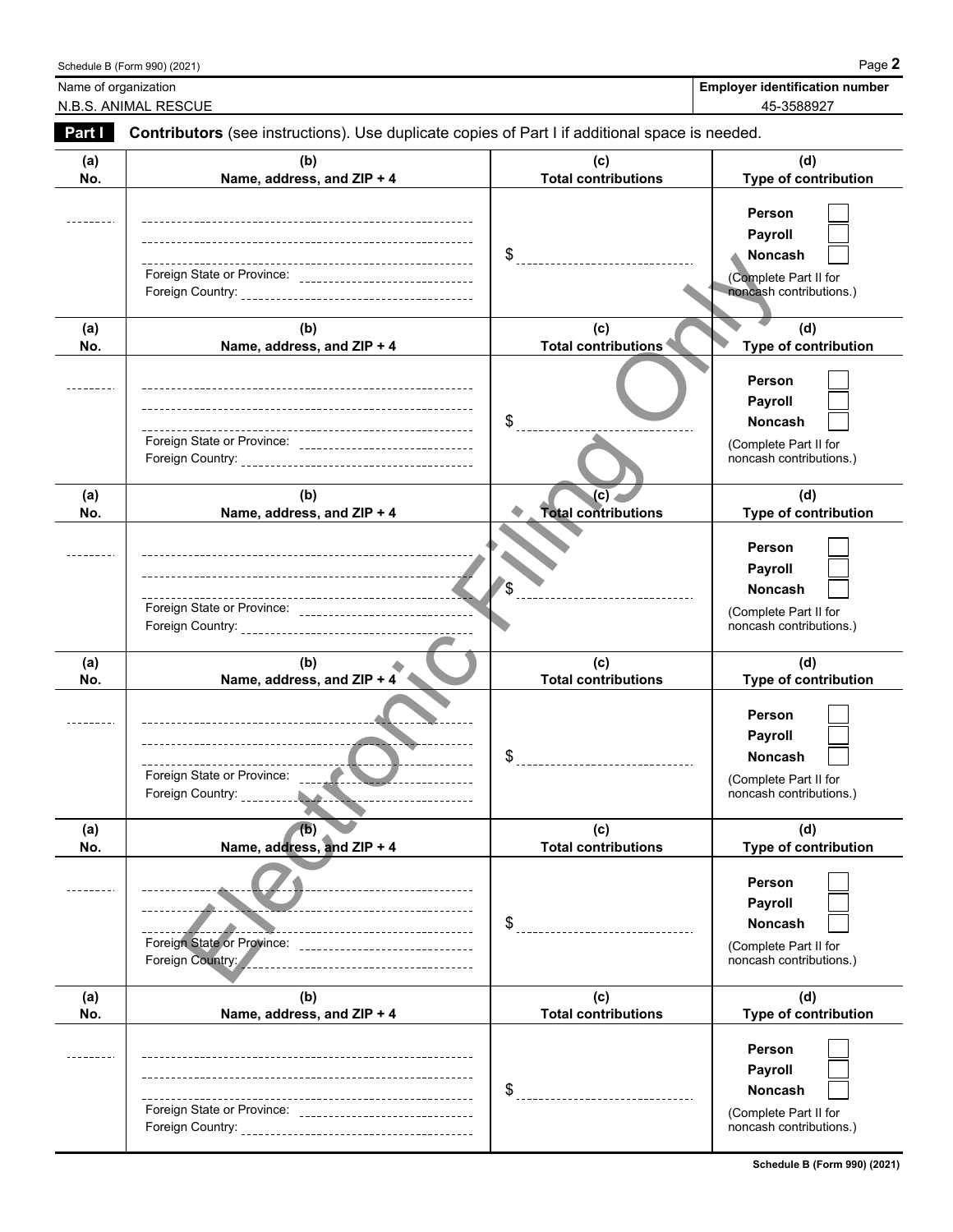|                           | Schedule B (Form 990) (2021)                                                                        |                                                        | Page 3                                              |
|---------------------------|-----------------------------------------------------------------------------------------------------|--------------------------------------------------------|-----------------------------------------------------|
| Name of organization      | N.B.S. ANIMAL RESCUE                                                                                |                                                        | <b>Employer identification number</b><br>45-3588927 |
| Part II                   | Noncash Property (see instructions). Use duplicate copies of Part II if additional space is needed. |                                                        |                                                     |
| (a) No.<br>from<br>Part I | (b)<br>Description of noncash property given                                                        | (c)<br>FMV (or estimate)<br>(See instructions.)        | (d)<br>Date received                                |
|                           |                                                                                                     | \$                                                     |                                                     |
| (a) No.<br>from<br>Part I | (b)<br>Description of noncash property given                                                        | (c)<br>FMV (or estimate)<br>(See instructions.)        | (d)<br>Date received                                |
|                           |                                                                                                     | \$                                                     |                                                     |
| (a) No.<br>from<br>Part I | (b)<br>Description of noncash property given                                                        | (C)<br><b>FMV</b> (or estimate)<br>(See instructions.) | (d)<br>Date received                                |
|                           |                                                                                                     | \$                                                     |                                                     |
| (a) No.<br>from<br>Part I | (b)<br>Description of noncash property given                                                        | (c)<br>FMV (or estimate)<br>(See instructions.)        | (d)<br>Date received                                |
|                           |                                                                                                     | \$                                                     |                                                     |
| (a) No.<br>from<br>Part I | (b)<br>Description of noncash property given                                                        | (c)<br>FMV (or estimate)<br>(See instructions.)        | (d)<br>Date received                                |
|                           |                                                                                                     | \$                                                     |                                                     |
| (a) No.<br>from<br>Part I | (b)<br>Description of noncash property given                                                        | (c)<br>FMV (or estimate)<br>(See instructions.)        | (d)<br>Date received                                |
|                           |                                                                                                     | \$                                                     |                                                     |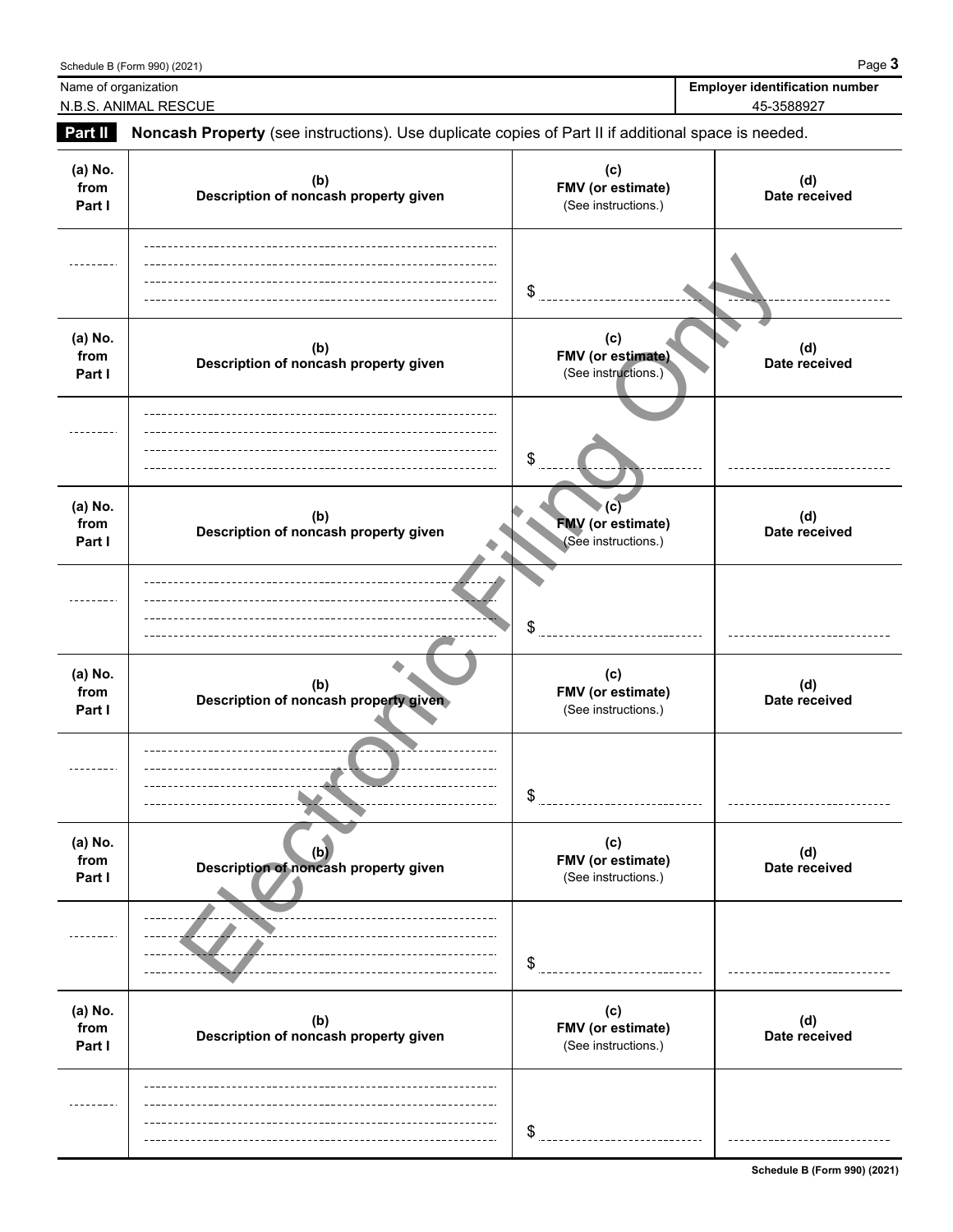|                      | Schedule B (Form 990) (2021)                                                                                                                                                                                                                                                                                                                                                                                                                                                                |                      | Page 4                                          |
|----------------------|---------------------------------------------------------------------------------------------------------------------------------------------------------------------------------------------------------------------------------------------------------------------------------------------------------------------------------------------------------------------------------------------------------------------------------------------------------------------------------------------|----------------------|-------------------------------------------------|
| Name of organization |                                                                                                                                                                                                                                                                                                                                                                                                                                                                                             |                      | <b>Employer identification number</b>           |
| Part III             | N.B.S. ANIMAL RESCUE<br>Exclusively religious, charitable, etc., contributions to organizations described in section 501(c)(7), (8), or<br>(10) that total more than \$1,000 for the year from any one contributor. Complete columns (a) through (e) and<br>the following line entry. For organizations completing Part III, enter the total of exclusively religious, charitable, etc.,<br>contributions of \$1,000 or less for the year. (Enter this information once. See instructions.) |                      | 45-3588927<br>$\blacktriangleright$ \$<br>0     |
| (a) No.              | Use duplicate copies of Part III if additional space is needed.                                                                                                                                                                                                                                                                                                                                                                                                                             |                      |                                                 |
| from<br>Part I       | (b) Purpose of gift                                                                                                                                                                                                                                                                                                                                                                                                                                                                         | (c) Use of gift      | (d) Description of how gift is held             |
|                      |                                                                                                                                                                                                                                                                                                                                                                                                                                                                                             |                      | -- <del>--</del> ------<br>____ <del>__</del> _ |
|                      |                                                                                                                                                                                                                                                                                                                                                                                                                                                                                             | (e) Transfer of gift |                                                 |
|                      | Transferee's name, address, and ZIP + 4                                                                                                                                                                                                                                                                                                                                                                                                                                                     |                      | Relationship of transferor to transferee        |
|                      | For. Prov.<br>Country                                                                                                                                                                                                                                                                                                                                                                                                                                                                       |                      |                                                 |
| (a) No.              |                                                                                                                                                                                                                                                                                                                                                                                                                                                                                             |                      |                                                 |
| from<br>Part I       | (b) Purpose of gift                                                                                                                                                                                                                                                                                                                                                                                                                                                                         | (c) Use of gift      | (d) Description of how gift is held             |
|                      |                                                                                                                                                                                                                                                                                                                                                                                                                                                                                             |                      |                                                 |
|                      |                                                                                                                                                                                                                                                                                                                                                                                                                                                                                             |                      |                                                 |
|                      |                                                                                                                                                                                                                                                                                                                                                                                                                                                                                             |                      |                                                 |
|                      |                                                                                                                                                                                                                                                                                                                                                                                                                                                                                             | (e) Transfer of gift |                                                 |
|                      |                                                                                                                                                                                                                                                                                                                                                                                                                                                                                             |                      |                                                 |
|                      | Transferee's name, address, and ZIP + 4                                                                                                                                                                                                                                                                                                                                                                                                                                                     |                      | Relationship of transferor to transferee        |
|                      |                                                                                                                                                                                                                                                                                                                                                                                                                                                                                             |                      |                                                 |
|                      |                                                                                                                                                                                                                                                                                                                                                                                                                                                                                             |                      |                                                 |
|                      |                                                                                                                                                                                                                                                                                                                                                                                                                                                                                             |                      |                                                 |
| $(a)$ No.            | For. Prov.<br>Country                                                                                                                                                                                                                                                                                                                                                                                                                                                                       |                      |                                                 |
| from                 | (b) Purpose of gift                                                                                                                                                                                                                                                                                                                                                                                                                                                                         | (c) Use of gift      | (d) Description of how gift is held             |
| Part I               |                                                                                                                                                                                                                                                                                                                                                                                                                                                                                             |                      |                                                 |
|                      |                                                                                                                                                                                                                                                                                                                                                                                                                                                                                             |                      |                                                 |
|                      |                                                                                                                                                                                                                                                                                                                                                                                                                                                                                             |                      |                                                 |
|                      |                                                                                                                                                                                                                                                                                                                                                                                                                                                                                             |                      |                                                 |
|                      |                                                                                                                                                                                                                                                                                                                                                                                                                                                                                             | (e) Transfer of gift |                                                 |
|                      | Transferee's name, address, and ZIP + 4                                                                                                                                                                                                                                                                                                                                                                                                                                                     |                      | Relationship of transferor to transferee        |
|                      |                                                                                                                                                                                                                                                                                                                                                                                                                                                                                             |                      |                                                 |
|                      |                                                                                                                                                                                                                                                                                                                                                                                                                                                                                             |                      |                                                 |
|                      | For. Prov.<br>Country                                                                                                                                                                                                                                                                                                                                                                                                                                                                       |                      |                                                 |
| (a) No.              |                                                                                                                                                                                                                                                                                                                                                                                                                                                                                             |                      |                                                 |
| from<br>Part I       | (b) Purpose of gift                                                                                                                                                                                                                                                                                                                                                                                                                                                                         | (c) Use of gift      | (d) Description of how gift is held             |
|                      |                                                                                                                                                                                                                                                                                                                                                                                                                                                                                             |                      |                                                 |
|                      |                                                                                                                                                                                                                                                                                                                                                                                                                                                                                             |                      |                                                 |
|                      |                                                                                                                                                                                                                                                                                                                                                                                                                                                                                             |                      |                                                 |
|                      |                                                                                                                                                                                                                                                                                                                                                                                                                                                                                             | (e) Transfer of gift |                                                 |
|                      |                                                                                                                                                                                                                                                                                                                                                                                                                                                                                             |                      |                                                 |
|                      | Transferee's name, address, and ZIP + 4                                                                                                                                                                                                                                                                                                                                                                                                                                                     |                      | Relationship of transferor to transferee        |
|                      |                                                                                                                                                                                                                                                                                                                                                                                                                                                                                             |                      |                                                 |
|                      |                                                                                                                                                                                                                                                                                                                                                                                                                                                                                             |                      |                                                 |
|                      | For. Prov.<br>Country                                                                                                                                                                                                                                                                                                                                                                                                                                                                       |                      |                                                 |
|                      |                                                                                                                                                                                                                                                                                                                                                                                                                                                                                             |                      | Schedule B (Form 990) (2021)                    |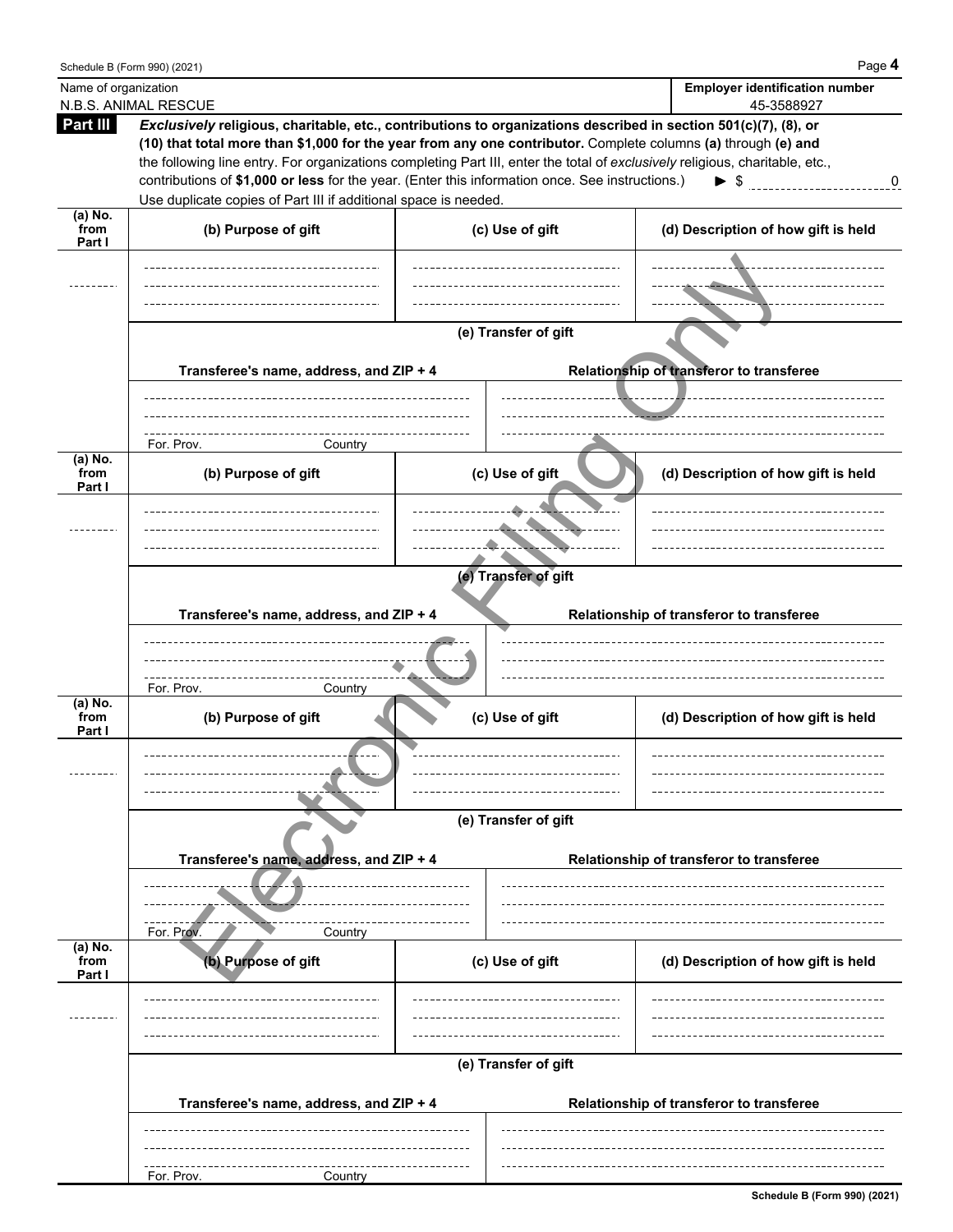| <b>SCHEDULE G</b>                                      |                                                              |                                                            |               |                                    |                                                                      | Supplemental Information Regarding Fundraising or Gaming Activities                                                                                                 |                                                                            | OMB No. 1545-0047                                       |
|--------------------------------------------------------|--------------------------------------------------------------|------------------------------------------------------------|---------------|------------------------------------|----------------------------------------------------------------------|---------------------------------------------------------------------------------------------------------------------------------------------------------------------|----------------------------------------------------------------------------|---------------------------------------------------------|
| (Form 990)                                             |                                                              |                                                            |               |                                    |                                                                      | Complete if the organization answered "Yes" on Form 990, Part IV, line 17, 18, or 19, or if the<br>organization entered more than \$15,000 on Form 990-EZ, line 6a. |                                                                            | 2021                                                    |
| Department of the Treasury<br>Internal Revenue Service |                                                              |                                                            |               | Attach to Form 990 or Form 990-EZ. |                                                                      | Go to www.irs.gov/Form990 for instructions and the latest information.                                                                                              |                                                                            | Open to Public<br>Inspection                            |
| Name of the organization                               |                                                              |                                                            |               |                                    |                                                                      |                                                                                                                                                                     | <b>Employer identification number</b>                                      |                                                         |
| Part I                                                 | N.B.S. ANIMAL RESCUE                                         |                                                            |               |                                    |                                                                      | Fundraising Activities. Complete if the organization answered "Yes" on Form 990, Part IV, line 17.                                                                  | 45-3588927                                                                 |                                                         |
|                                                        |                                                              | Form 990-EZ filers are not required to complete this part. |               |                                    |                                                                      |                                                                                                                                                                     |                                                                            |                                                         |
| 1                                                      |                                                              |                                                            |               |                                    |                                                                      | Indicate whether the organization raised funds through any of the following activities. Check all that apply.                                                       |                                                                            |                                                         |
| a                                                      | Mail solicitations                                           |                                                            |               | $\mathbf{e}$                       |                                                                      | Solicitation of non-government grants                                                                                                                               |                                                                            |                                                         |
| b                                                      | Phone solicitations                                          | Internet and email solicitations                           |               | f                                  |                                                                      | Solicitation of government grants<br>Special fundraising events                                                                                                     |                                                                            |                                                         |
| C<br>d                                                 | In-person solicitations                                      |                                                            |               | g                                  |                                                                      |                                                                                                                                                                     |                                                                            |                                                         |
| 2a                                                     |                                                              |                                                            |               |                                    |                                                                      | Did the organization have a written or oral agreement with any individual (including officers, directors, trustees,                                                 |                                                                            |                                                         |
|                                                        |                                                              |                                                            |               |                                    |                                                                      | or key employees listed in Form 990, Part VII) or entity in connection with professional fundraising services?                                                      |                                                                            | Yes<br>No                                               |
| b                                                      |                                                              | be compensated at least \$5,000 by the organization.       |               |                                    |                                                                      | If "Yes," list the 10 highest paid individuals or entities (fundraisers) pursuant to agreements under which the fundraiser is to                                    |                                                                            |                                                         |
|                                                        | (i) Name and address of individual<br>or entity (fundraiser) |                                                            | (ii) Activity |                                    | (iii) Did fundraiser have<br>custody or control of<br>contributions? | (iv) Gross receipts<br>from activity                                                                                                                                | (v) Amount paid to<br>(or retained by)<br>fundraiser listed in<br>col. (i) | (vi) Amount paid to<br>(or retained by)<br>organization |
|                                                        |                                                              |                                                            |               | Yes                                | No                                                                   |                                                                                                                                                                     |                                                                            |                                                         |
|                                                        |                                                              |                                                            |               |                                    |                                                                      |                                                                                                                                                                     |                                                                            |                                                         |
| $\mathbf{2}$                                           |                                                              |                                                            |               |                                    |                                                                      | 0                                                                                                                                                                   | 0                                                                          | 0                                                       |
| 3                                                      |                                                              |                                                            |               |                                    |                                                                      | 0                                                                                                                                                                   | 0                                                                          | 0                                                       |
|                                                        |                                                              |                                                            |               |                                    |                                                                      | 0                                                                                                                                                                   | 0                                                                          | 0                                                       |
| 5                                                      |                                                              |                                                            |               |                                    |                                                                      | 0                                                                                                                                                                   | 0                                                                          | 0                                                       |
| 6                                                      |                                                              |                                                            |               |                                    |                                                                      | 0                                                                                                                                                                   | 0                                                                          | 0                                                       |
|                                                        |                                                              |                                                            |               |                                    |                                                                      | 0                                                                                                                                                                   | O                                                                          | 0                                                       |
| 7                                                      |                                                              |                                                            |               |                                    |                                                                      | 0                                                                                                                                                                   |                                                                            | 0                                                       |
| 8                                                      |                                                              |                                                            |               |                                    |                                                                      |                                                                                                                                                                     |                                                                            |                                                         |
| 9                                                      |                                                              |                                                            |               |                                    |                                                                      | $\Box$                                                                                                                                                              | 0                                                                          | 0                                                       |
| 10                                                     |                                                              |                                                            |               |                                    |                                                                      |                                                                                                                                                                     |                                                                            |                                                         |
|                                                        |                                                              |                                                            |               |                                    |                                                                      | 0                                                                                                                                                                   |                                                                            |                                                         |
|                                                        |                                                              |                                                            |               |                                    |                                                                      |                                                                                                                                                                     |                                                                            |                                                         |
| Total<br>3                                             |                                                              |                                                            |               |                                    |                                                                      | List all states in which the organization is registered or licensed to solicit contributions or has been notified it is exempt from                                 |                                                                            | 0                                                       |
|                                                        | registration or licensing.                                   |                                                            |               |                                    |                                                                      |                                                                                                                                                                     |                                                                            |                                                         |
|                                                        |                                                              |                                                            |               |                                    |                                                                      |                                                                                                                                                                     |                                                                            |                                                         |
|                                                        |                                                              |                                                            |               |                                    |                                                                      |                                                                                                                                                                     |                                                                            |                                                         |
|                                                        |                                                              |                                                            |               |                                    |                                                                      |                                                                                                                                                                     |                                                                            |                                                         |
|                                                        |                                                              |                                                            |               |                                    |                                                                      |                                                                                                                                                                     |                                                                            |                                                         |
|                                                        |                                                              |                                                            |               |                                    |                                                                      |                                                                                                                                                                     |                                                                            |                                                         |
|                                                        |                                                              |                                                            |               |                                    |                                                                      |                                                                                                                                                                     |                                                                            |                                                         |
|                                                        |                                                              |                                                            |               |                                    |                                                                      |                                                                                                                                                                     |                                                                            |                                                         |
|                                                        |                                                              |                                                            |               |                                    |                                                                      |                                                                                                                                                                     |                                                                            |                                                         |
|                                                        |                                                              |                                                            |               |                                    |                                                                      |                                                                                                                                                                     |                                                                            |                                                         |
|                                                        |                                                              |                                                            |               |                                    |                                                                      |                                                                                                                                                                     |                                                                            |                                                         |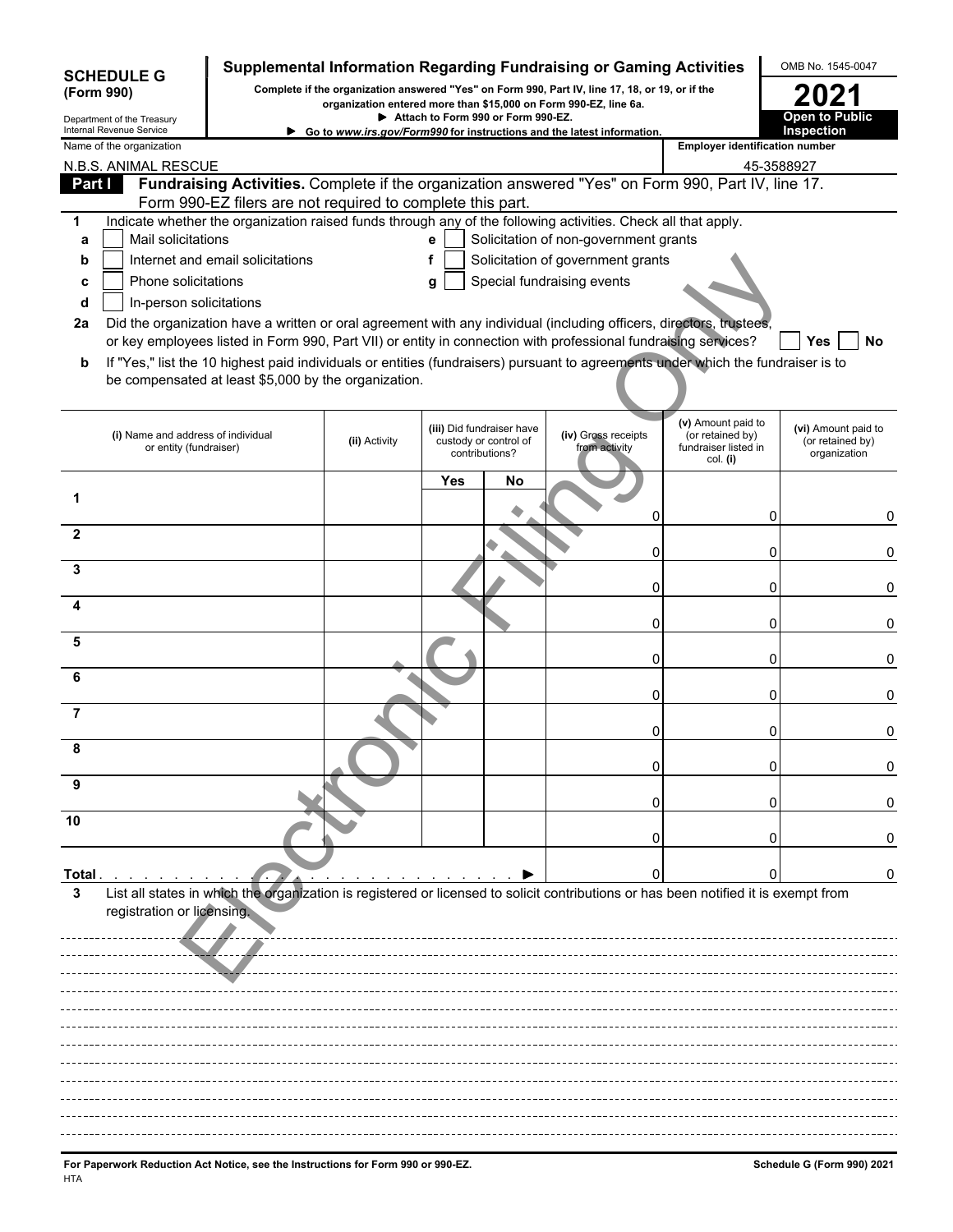Part II **Fundraising Events.** Complete if the organization answered "Yes" on Form 990, Part IV, line 18, or reported more than \$15,000 of fundraising event contributions and gross income on Form 990-EZ, lines 1 and 6b. List events with gross receipts greater than \$5,000.

| (d) Total events<br><b>DONOR PLEA</b><br><b>NONE</b><br>(add col. (a) through<br>col. ( <b>c</b> ))<br>(total number)<br>(event type)<br>(event type)<br>Revenue<br>Gross receipts<br>18,570<br>18,570<br>1.<br>Less: Contributions<br>O<br>2<br>Gross income (line 1 minus<br>18,570<br>18,570<br>Cash prizes<br>U<br>4<br>Noncash prizes<br>0<br>5.<br>Direct Expenses<br>Rent/facility costs<br>ΩI<br>6<br>7 Food and beverages<br>Entertainment<br>8<br>2,112<br>Other direct expenses<br>2,112<br>9<br>Direct expense summary. Add lines 4 through 9 in column (d).<br>10<br>2,112)<br>.<br>Net income summary. Subtract line 10 from line 3, column (d)<br>16,458<br>11<br>$\mathbf{v}$ and $\mathbf{v}$ and $\mathbf{v}$ and $\mathbf{v}$<br>Gaming. Complete if the organization answered "Yes" on Form 990, Part IV, line 19, or reported more than<br>Part III<br>\$15,000 on Form 990-EZ, line 6a.<br>Revenue<br>(b) Pull tabs/instant<br>(d) Total gaming (add<br>(a) Bingo<br>(c) Other gaming<br>bingo/progressive bingo<br>col. (a) through col. (c))<br>Gross revenue<br>Direct Expenses<br>Cash prizes<br>$\mathbf{2}$<br>3<br>Noncash prizes<br>Rent/facility costs<br>4<br>5<br>Other direct expenses<br><b>ATT</b> Yes<br>$\frac{9}{6}$<br>$\blacksquare$ Yes $\blacksquare$ %<br>$\sum$ Yes ______ %<br><b>No</b><br>Volunteer labor.<br>No<br>No<br>6<br>Direct expense summary. Add lines 2 through 5 in column (d)<br>$\overline{7}$<br>▶<br>0)<br>Net gaming income summary. Subtract line 7 from line 1, column (d)<br>8<br>0<br>Enter the state(s) in which the organization conducts gaming activities:<br>9<br><b>No</b><br>а<br>b<br>10a Were any of the organization's gaming licenses revoked, suspended, or terminated during the tax year?     Yes     No<br>$\mathbf b$ |  |                |                |                  |  |
|------------------------------------------------------------------------------------------------------------------------------------------------------------------------------------------------------------------------------------------------------------------------------------------------------------------------------------------------------------------------------------------------------------------------------------------------------------------------------------------------------------------------------------------------------------------------------------------------------------------------------------------------------------------------------------------------------------------------------------------------------------------------------------------------------------------------------------------------------------------------------------------------------------------------------------------------------------------------------------------------------------------------------------------------------------------------------------------------------------------------------------------------------------------------------------------------------------------------------------------------------------------------------------------------------------------------------------------------------------------------------------------------------------------------------------------------------------------------------------------------------------------------------------------------------------------------------------------------------------------------------------------------------------------------------------------------------------------------------------------------------------------------------------------------------------|--|----------------|----------------|------------------|--|
|                                                                                                                                                                                                                                                                                                                                                                                                                                                                                                                                                                                                                                                                                                                                                                                                                                                                                                                                                                                                                                                                                                                                                                                                                                                                                                                                                                                                                                                                                                                                                                                                                                                                                                                                                                                                            |  | (a) Event $#1$ | $(b)$ Event #2 | (c) Other events |  |
|                                                                                                                                                                                                                                                                                                                                                                                                                                                                                                                                                                                                                                                                                                                                                                                                                                                                                                                                                                                                                                                                                                                                                                                                                                                                                                                                                                                                                                                                                                                                                                                                                                                                                                                                                                                                            |  |                |                |                  |  |
|                                                                                                                                                                                                                                                                                                                                                                                                                                                                                                                                                                                                                                                                                                                                                                                                                                                                                                                                                                                                                                                                                                                                                                                                                                                                                                                                                                                                                                                                                                                                                                                                                                                                                                                                                                                                            |  |                |                |                  |  |
|                                                                                                                                                                                                                                                                                                                                                                                                                                                                                                                                                                                                                                                                                                                                                                                                                                                                                                                                                                                                                                                                                                                                                                                                                                                                                                                                                                                                                                                                                                                                                                                                                                                                                                                                                                                                            |  |                |                |                  |  |
|                                                                                                                                                                                                                                                                                                                                                                                                                                                                                                                                                                                                                                                                                                                                                                                                                                                                                                                                                                                                                                                                                                                                                                                                                                                                                                                                                                                                                                                                                                                                                                                                                                                                                                                                                                                                            |  |                |                |                  |  |
|                                                                                                                                                                                                                                                                                                                                                                                                                                                                                                                                                                                                                                                                                                                                                                                                                                                                                                                                                                                                                                                                                                                                                                                                                                                                                                                                                                                                                                                                                                                                                                                                                                                                                                                                                                                                            |  |                |                |                  |  |
|                                                                                                                                                                                                                                                                                                                                                                                                                                                                                                                                                                                                                                                                                                                                                                                                                                                                                                                                                                                                                                                                                                                                                                                                                                                                                                                                                                                                                                                                                                                                                                                                                                                                                                                                                                                                            |  |                |                |                  |  |
|                                                                                                                                                                                                                                                                                                                                                                                                                                                                                                                                                                                                                                                                                                                                                                                                                                                                                                                                                                                                                                                                                                                                                                                                                                                                                                                                                                                                                                                                                                                                                                                                                                                                                                                                                                                                            |  |                |                |                  |  |
|                                                                                                                                                                                                                                                                                                                                                                                                                                                                                                                                                                                                                                                                                                                                                                                                                                                                                                                                                                                                                                                                                                                                                                                                                                                                                                                                                                                                                                                                                                                                                                                                                                                                                                                                                                                                            |  |                |                |                  |  |
|                                                                                                                                                                                                                                                                                                                                                                                                                                                                                                                                                                                                                                                                                                                                                                                                                                                                                                                                                                                                                                                                                                                                                                                                                                                                                                                                                                                                                                                                                                                                                                                                                                                                                                                                                                                                            |  |                |                |                  |  |
|                                                                                                                                                                                                                                                                                                                                                                                                                                                                                                                                                                                                                                                                                                                                                                                                                                                                                                                                                                                                                                                                                                                                                                                                                                                                                                                                                                                                                                                                                                                                                                                                                                                                                                                                                                                                            |  |                |                |                  |  |
|                                                                                                                                                                                                                                                                                                                                                                                                                                                                                                                                                                                                                                                                                                                                                                                                                                                                                                                                                                                                                                                                                                                                                                                                                                                                                                                                                                                                                                                                                                                                                                                                                                                                                                                                                                                                            |  |                |                |                  |  |
|                                                                                                                                                                                                                                                                                                                                                                                                                                                                                                                                                                                                                                                                                                                                                                                                                                                                                                                                                                                                                                                                                                                                                                                                                                                                                                                                                                                                                                                                                                                                                                                                                                                                                                                                                                                                            |  |                |                |                  |  |
|                                                                                                                                                                                                                                                                                                                                                                                                                                                                                                                                                                                                                                                                                                                                                                                                                                                                                                                                                                                                                                                                                                                                                                                                                                                                                                                                                                                                                                                                                                                                                                                                                                                                                                                                                                                                            |  |                |                |                  |  |
|                                                                                                                                                                                                                                                                                                                                                                                                                                                                                                                                                                                                                                                                                                                                                                                                                                                                                                                                                                                                                                                                                                                                                                                                                                                                                                                                                                                                                                                                                                                                                                                                                                                                                                                                                                                                            |  |                |                |                  |  |
|                                                                                                                                                                                                                                                                                                                                                                                                                                                                                                                                                                                                                                                                                                                                                                                                                                                                                                                                                                                                                                                                                                                                                                                                                                                                                                                                                                                                                                                                                                                                                                                                                                                                                                                                                                                                            |  |                |                |                  |  |
|                                                                                                                                                                                                                                                                                                                                                                                                                                                                                                                                                                                                                                                                                                                                                                                                                                                                                                                                                                                                                                                                                                                                                                                                                                                                                                                                                                                                                                                                                                                                                                                                                                                                                                                                                                                                            |  |                |                |                  |  |
|                                                                                                                                                                                                                                                                                                                                                                                                                                                                                                                                                                                                                                                                                                                                                                                                                                                                                                                                                                                                                                                                                                                                                                                                                                                                                                                                                                                                                                                                                                                                                                                                                                                                                                                                                                                                            |  |                |                |                  |  |
|                                                                                                                                                                                                                                                                                                                                                                                                                                                                                                                                                                                                                                                                                                                                                                                                                                                                                                                                                                                                                                                                                                                                                                                                                                                                                                                                                                                                                                                                                                                                                                                                                                                                                                                                                                                                            |  |                |                |                  |  |
|                                                                                                                                                                                                                                                                                                                                                                                                                                                                                                                                                                                                                                                                                                                                                                                                                                                                                                                                                                                                                                                                                                                                                                                                                                                                                                                                                                                                                                                                                                                                                                                                                                                                                                                                                                                                            |  |                |                |                  |  |
|                                                                                                                                                                                                                                                                                                                                                                                                                                                                                                                                                                                                                                                                                                                                                                                                                                                                                                                                                                                                                                                                                                                                                                                                                                                                                                                                                                                                                                                                                                                                                                                                                                                                                                                                                                                                            |  |                |                |                  |  |
|                                                                                                                                                                                                                                                                                                                                                                                                                                                                                                                                                                                                                                                                                                                                                                                                                                                                                                                                                                                                                                                                                                                                                                                                                                                                                                                                                                                                                                                                                                                                                                                                                                                                                                                                                                                                            |  |                |                |                  |  |
|                                                                                                                                                                                                                                                                                                                                                                                                                                                                                                                                                                                                                                                                                                                                                                                                                                                                                                                                                                                                                                                                                                                                                                                                                                                                                                                                                                                                                                                                                                                                                                                                                                                                                                                                                                                                            |  |                |                |                  |  |
|                                                                                                                                                                                                                                                                                                                                                                                                                                                                                                                                                                                                                                                                                                                                                                                                                                                                                                                                                                                                                                                                                                                                                                                                                                                                                                                                                                                                                                                                                                                                                                                                                                                                                                                                                                                                            |  |                |                |                  |  |
|                                                                                                                                                                                                                                                                                                                                                                                                                                                                                                                                                                                                                                                                                                                                                                                                                                                                                                                                                                                                                                                                                                                                                                                                                                                                                                                                                                                                                                                                                                                                                                                                                                                                                                                                                                                                            |  |                |                |                  |  |
|                                                                                                                                                                                                                                                                                                                                                                                                                                                                                                                                                                                                                                                                                                                                                                                                                                                                                                                                                                                                                                                                                                                                                                                                                                                                                                                                                                                                                                                                                                                                                                                                                                                                                                                                                                                                            |  |                |                |                  |  |
|                                                                                                                                                                                                                                                                                                                                                                                                                                                                                                                                                                                                                                                                                                                                                                                                                                                                                                                                                                                                                                                                                                                                                                                                                                                                                                                                                                                                                                                                                                                                                                                                                                                                                                                                                                                                            |  |                |                |                  |  |
|                                                                                                                                                                                                                                                                                                                                                                                                                                                                                                                                                                                                                                                                                                                                                                                                                                                                                                                                                                                                                                                                                                                                                                                                                                                                                                                                                                                                                                                                                                                                                                                                                                                                                                                                                                                                            |  |                |                |                  |  |
|                                                                                                                                                                                                                                                                                                                                                                                                                                                                                                                                                                                                                                                                                                                                                                                                                                                                                                                                                                                                                                                                                                                                                                                                                                                                                                                                                                                                                                                                                                                                                                                                                                                                                                                                                                                                            |  |                |                |                  |  |
|                                                                                                                                                                                                                                                                                                                                                                                                                                                                                                                                                                                                                                                                                                                                                                                                                                                                                                                                                                                                                                                                                                                                                                                                                                                                                                                                                                                                                                                                                                                                                                                                                                                                                                                                                                                                            |  |                |                |                  |  |
|                                                                                                                                                                                                                                                                                                                                                                                                                                                                                                                                                                                                                                                                                                                                                                                                                                                                                                                                                                                                                                                                                                                                                                                                                                                                                                                                                                                                                                                                                                                                                                                                                                                                                                                                                                                                            |  |                |                |                  |  |
|                                                                                                                                                                                                                                                                                                                                                                                                                                                                                                                                                                                                                                                                                                                                                                                                                                                                                                                                                                                                                                                                                                                                                                                                                                                                                                                                                                                                                                                                                                                                                                                                                                                                                                                                                                                                            |  |                |                |                  |  |
|                                                                                                                                                                                                                                                                                                                                                                                                                                                                                                                                                                                                                                                                                                                                                                                                                                                                                                                                                                                                                                                                                                                                                                                                                                                                                                                                                                                                                                                                                                                                                                                                                                                                                                                                                                                                            |  |                |                |                  |  |
|                                                                                                                                                                                                                                                                                                                                                                                                                                                                                                                                                                                                                                                                                                                                                                                                                                                                                                                                                                                                                                                                                                                                                                                                                                                                                                                                                                                                                                                                                                                                                                                                                                                                                                                                                                                                            |  |                |                |                  |  |
|                                                                                                                                                                                                                                                                                                                                                                                                                                                                                                                                                                                                                                                                                                                                                                                                                                                                                                                                                                                                                                                                                                                                                                                                                                                                                                                                                                                                                                                                                                                                                                                                                                                                                                                                                                                                            |  |                |                |                  |  |
|                                                                                                                                                                                                                                                                                                                                                                                                                                                                                                                                                                                                                                                                                                                                                                                                                                                                                                                                                                                                                                                                                                                                                                                                                                                                                                                                                                                                                                                                                                                                                                                                                                                                                                                                                                                                            |  |                |                |                  |  |
|                                                                                                                                                                                                                                                                                                                                                                                                                                                                                                                                                                                                                                                                                                                                                                                                                                                                                                                                                                                                                                                                                                                                                                                                                                                                                                                                                                                                                                                                                                                                                                                                                                                                                                                                                                                                            |  |                |                |                  |  |
|                                                                                                                                                                                                                                                                                                                                                                                                                                                                                                                                                                                                                                                                                                                                                                                                                                                                                                                                                                                                                                                                                                                                                                                                                                                                                                                                                                                                                                                                                                                                                                                                                                                                                                                                                                                                            |  |                |                |                  |  |
|                                                                                                                                                                                                                                                                                                                                                                                                                                                                                                                                                                                                                                                                                                                                                                                                                                                                                                                                                                                                                                                                                                                                                                                                                                                                                                                                                                                                                                                                                                                                                                                                                                                                                                                                                                                                            |  |                |                |                  |  |
|                                                                                                                                                                                                                                                                                                                                                                                                                                                                                                                                                                                                                                                                                                                                                                                                                                                                                                                                                                                                                                                                                                                                                                                                                                                                                                                                                                                                                                                                                                                                                                                                                                                                                                                                                                                                            |  |                |                |                  |  |
|                                                                                                                                                                                                                                                                                                                                                                                                                                                                                                                                                                                                                                                                                                                                                                                                                                                                                                                                                                                                                                                                                                                                                                                                                                                                                                                                                                                                                                                                                                                                                                                                                                                                                                                                                                                                            |  |                |                |                  |  |
|                                                                                                                                                                                                                                                                                                                                                                                                                                                                                                                                                                                                                                                                                                                                                                                                                                                                                                                                                                                                                                                                                                                                                                                                                                                                                                                                                                                                                                                                                                                                                                                                                                                                                                                                                                                                            |  |                |                |                  |  |
|                                                                                                                                                                                                                                                                                                                                                                                                                                                                                                                                                                                                                                                                                                                                                                                                                                                                                                                                                                                                                                                                                                                                                                                                                                                                                                                                                                                                                                                                                                                                                                                                                                                                                                                                                                                                            |  |                |                |                  |  |
|                                                                                                                                                                                                                                                                                                                                                                                                                                                                                                                                                                                                                                                                                                                                                                                                                                                                                                                                                                                                                                                                                                                                                                                                                                                                                                                                                                                                                                                                                                                                                                                                                                                                                                                                                                                                            |  |                |                |                  |  |
|                                                                                                                                                                                                                                                                                                                                                                                                                                                                                                                                                                                                                                                                                                                                                                                                                                                                                                                                                                                                                                                                                                                                                                                                                                                                                                                                                                                                                                                                                                                                                                                                                                                                                                                                                                                                            |  |                |                |                  |  |

**Schedule G (Form 990) 2021**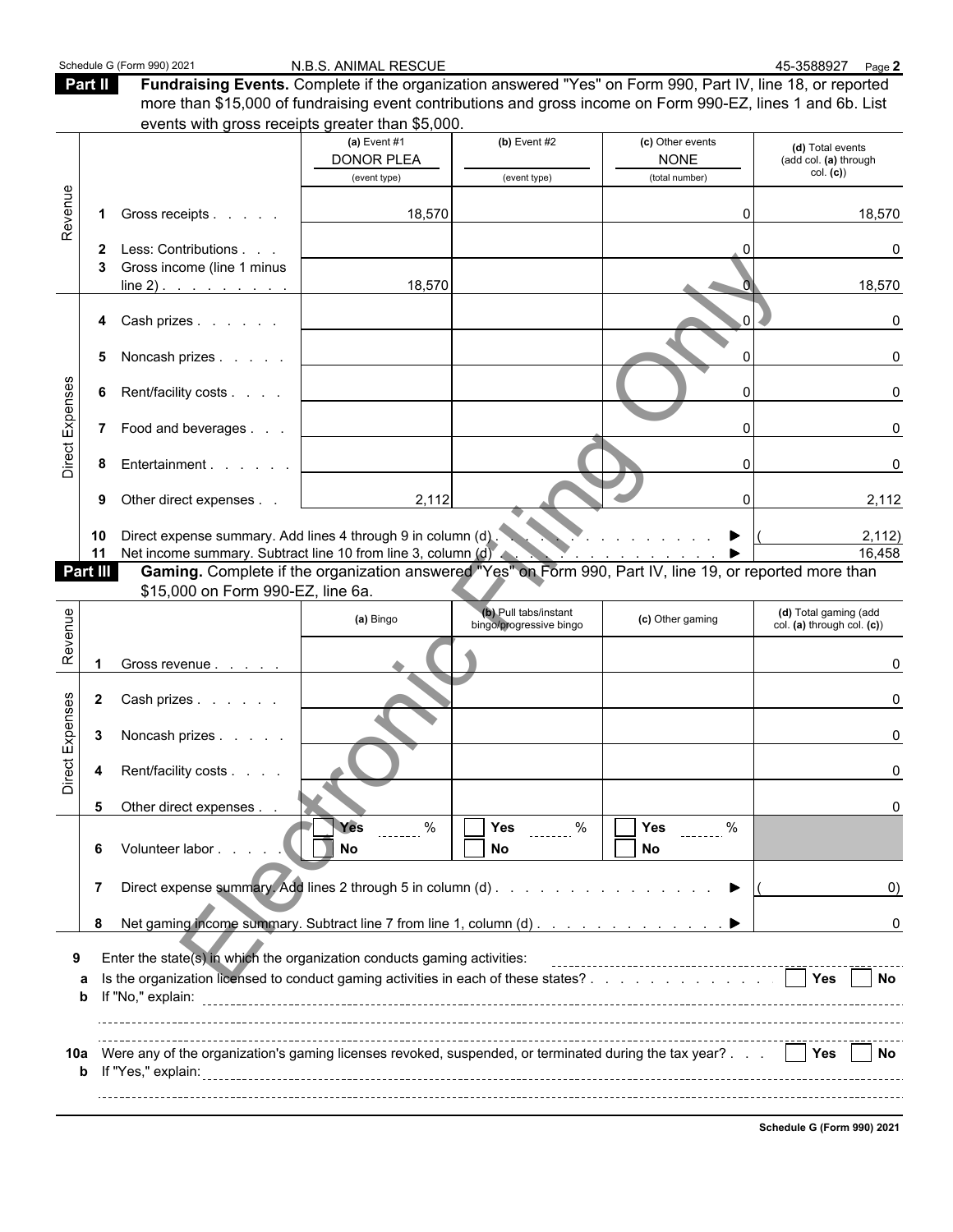|                           | Schedule G (Form 990) 2021<br>N.B.S. ANIMAL RESCUE                                                                                                                                                                                                                                                                                                                                                                                                                                                                                                                                             |                         | 45-3588927 | Page 3             |  |
|---------------------------|------------------------------------------------------------------------------------------------------------------------------------------------------------------------------------------------------------------------------------------------------------------------------------------------------------------------------------------------------------------------------------------------------------------------------------------------------------------------------------------------------------------------------------------------------------------------------------------------|-------------------------|------------|--------------------|--|
| 11                        |                                                                                                                                                                                                                                                                                                                                                                                                                                                                                                                                                                                                |                         |            | l No               |  |
| 12                        | Is the organization a grantor, beneficiary or trustee of a trust, or a member of a partnership or other entity                                                                                                                                                                                                                                                                                                                                                                                                                                                                                 |                         |            |                    |  |
| 13<br>a<br>b<br>14        | Indicate the percentage of gaming activity conducted in:<br>Enter the name and address of the person who prepares the organization's gaming/special events books and<br>records:                                                                                                                                                                                                                                                                                                                                                                                                               | 13a <br>13 <sub>b</sub> |            | %<br>$\frac{0}{0}$ |  |
|                           | Name $\blacktriangleright$                                                                                                                                                                                                                                                                                                                                                                                                                                                                                                                                                                     |                         |            |                    |  |
|                           |                                                                                                                                                                                                                                                                                                                                                                                                                                                                                                                                                                                                |                         |            |                    |  |
| b                         | 15a Does the organization have a contract with a third party from whom the organization receives gaming<br>If "Yes," enter the amount of gaming revenue received by the organization $\triangleright$ \$<br>and the<br>amount of gaming revenue retained by the third party $\bullet$ \$ $\frac{1}{1}$ = $\frac{1}{1}$<br>c If "Yes," enter name and address of the third party:                                                                                                                                                                                                               |                         | Yes   No   |                    |  |
|                           | Name $\blacktriangleright$                                                                                                                                                                                                                                                                                                                                                                                                                                                                                                                                                                     |                         |            |                    |  |
| 16                        | Gaming manager information:                                                                                                                                                                                                                                                                                                                                                                                                                                                                                                                                                                    |                         |            |                    |  |
|                           | Name $\blacktriangleright$<br>$\triangleright$ s                                                                                                                                                                                                                                                                                                                                                                                                                                                                                                                                               |                         |            |                    |  |
|                           | Gaming manager compensation<br>Description of services provided                                                                                                                                                                                                                                                                                                                                                                                                                                                                                                                                |                         |            |                    |  |
|                           | Employee<br>Director/officer<br>Independent contractor                                                                                                                                                                                                                                                                                                                                                                                                                                                                                                                                         |                         |            |                    |  |
| 17<br>a<br><b>Part IV</b> | Mandatory distributions:<br>Is the organization required under state law to make charitable distributions from the gaming proceeds to<br><b>b</b> Enter the amount of distributions required under state law to be distributed to other exempt organizations or<br>spent in the organization's own exempt activities during the tax year ▶ \$<br>Supplemental Information. Provide the explanations required by Part I, line 2b, columns (iii) and (v); and<br>Part III, lines 9, 9b, 10b, 15b, 15c, 16, and 17b, as applicable. Also provide any additional information.<br>See instructions. |                         | Yes        | $ $ No             |  |
|                           |                                                                                                                                                                                                                                                                                                                                                                                                                                                                                                                                                                                                |                         |            |                    |  |
|                           |                                                                                                                                                                                                                                                                                                                                                                                                                                                                                                                                                                                                |                         |            |                    |  |

**Schedule G (Form 990) 2021**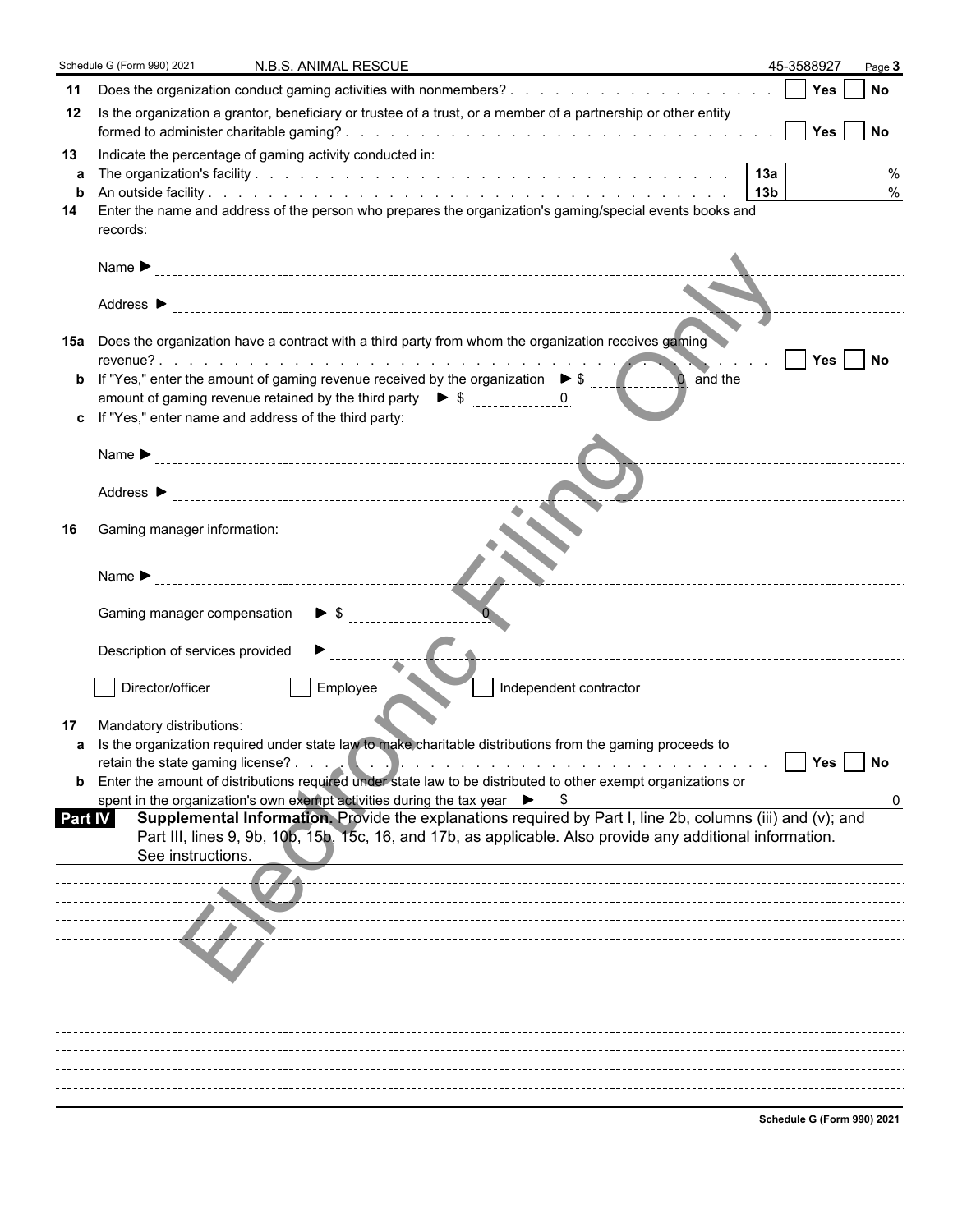# **SCHEDULE O** Supplemental Information to Form 990 or 990-EZ MB No. 1545-0047

**(Form 990) Complete to provide information for responses to specific questions on Form 990 or 990-EZ or to provide any additional information. 2021** ▶ Attach to Form 990 or Form 990-EZ. **Open to Public** 



| Department of the Treasury                           | ► Attach to Form 990 or Form 990-EZ.<br>Go to www.irs.gov/Form990 for the latest information. | <b>Open to Public</b><br><b>Inspection</b> |
|------------------------------------------------------|-----------------------------------------------------------------------------------------------|--------------------------------------------|
| Internal Revenue Service<br>Name of the organization |                                                                                               | <b>Employer identification number</b>      |
| N.B.S. ANIMAL RESCUE                                 |                                                                                               | 45-3588927                                 |
|                                                      | Form 990-EZ, Part I, Line 16, Other Expenses: Fundraising: 1,060                              |                                            |
|                                                      | Form 990-EZ, Part I, Line 16, Other Expenses: Supplies: 917                                   |                                            |
|                                                      | Form 990-EZ, Part I, Line 16, Other Expenses: ADVERTISING: 79                                 |                                            |
|                                                      | Form 990-EZ, Part I, Line 16, Other Expenses: BANK AND CREDIT CARD FEES: 268                  |                                            |
|                                                      | Form 990-EZ, Part I, Line 16, Other Expenses: WEBSITE FEES: 381                               |                                            |
|                                                      | Form 990-EZ, Part I, Line 16, Other Expenses: OUTREACH PROGRAM FEES: 4,216                    |                                            |
|                                                      | Form 990-EZ, Part I, Line 16, Other Expenses: VETERINARY EXPENSES: 31,400                     |                                            |
|                                                      | Form 990-EZ, Part I, Line 16, Other Expenses: INSURANCE: 619                                  |                                            |
|                                                      | Form 990-EZ, Part I, Line 16, Other Expenses: GROOMING: 289                                   |                                            |
|                                                      | Form 990-EZ, Part I, Line 16, Other Expenses: VOLUNTEER EXPENSES: 223                         |                                            |
|                                                      | Form 990-EZ, Part I, Line 16, Other Expenses: ADOPTION SUPPLIES: 3,738                        |                                            |
|                                                      | Form 990-EZ, Part I, Line 16, Other Expenses: SUBCRIPTIONS: 125                               |                                            |
|                                                      | Form 990-EZ, Part I, Line 16, Other Expenses: BUSINESS REGISTRATIONS: 20                      |                                            |
|                                                      |                                                                                               |                                            |
|                                                      |                                                                                               |                                            |
|                                                      |                                                                                               |                                            |
|                                                      |                                                                                               |                                            |
|                                                      |                                                                                               |                                            |
|                                                      |                                                                                               |                                            |
|                                                      |                                                                                               |                                            |
|                                                      |                                                                                               |                                            |
|                                                      |                                                                                               |                                            |
|                                                      |                                                                                               |                                            |
|                                                      |                                                                                               |                                            |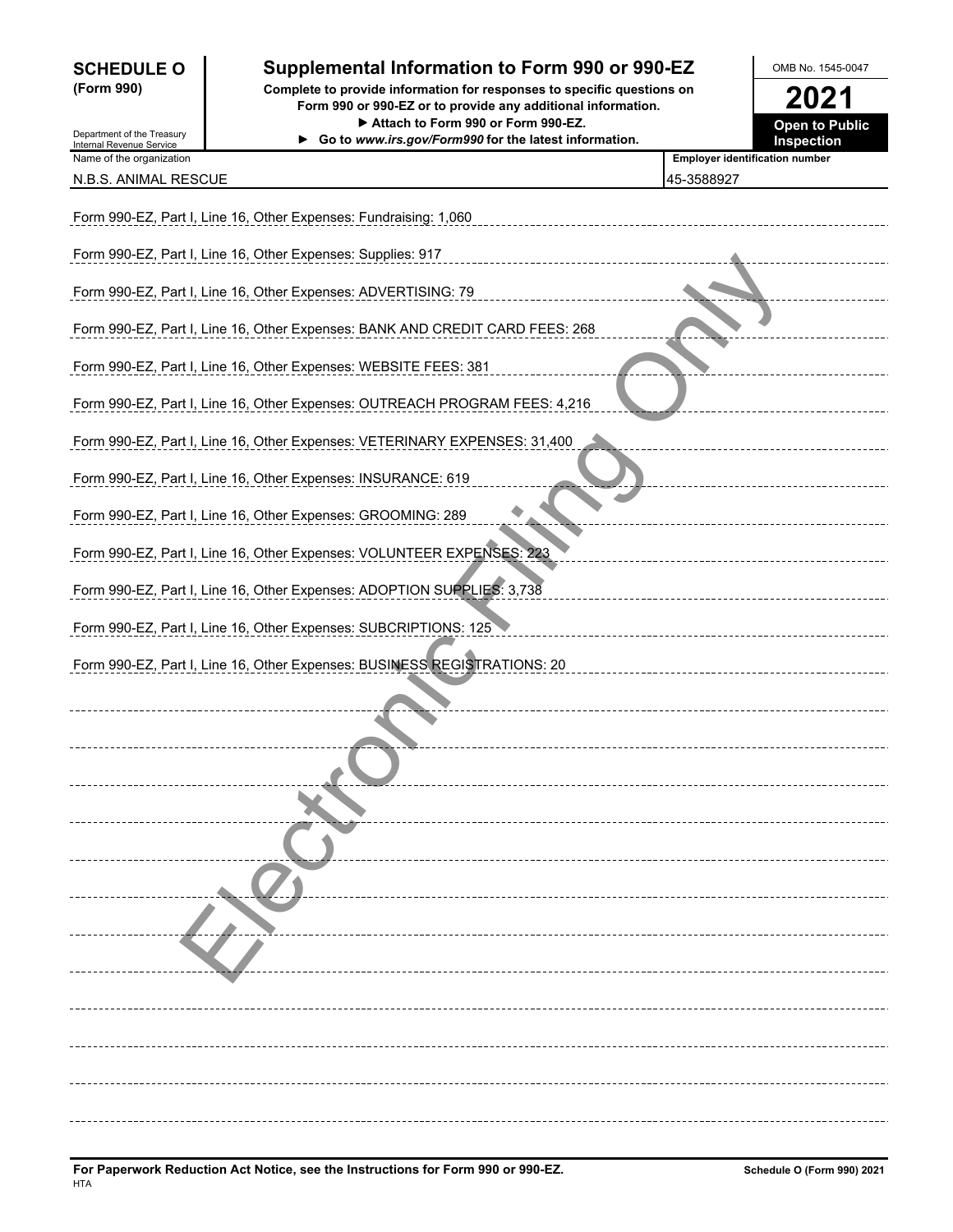| Schedule O (Form 990) 2021 | $\boldsymbol{2}$<br>Page              |
|----------------------------|---------------------------------------|
| Name of the organization   | <b>Employer identification number</b> |
| N.B.S. ANIMAL RESCUE       | 45-3588927                            |
|                            |                                       |
|                            |                                       |
|                            |                                       |
|                            |                                       |
|                            |                                       |
|                            |                                       |
|                            |                                       |
|                            |                                       |
|                            |                                       |
|                            |                                       |
|                            |                                       |
|                            |                                       |
|                            |                                       |
|                            |                                       |
|                            |                                       |
|                            |                                       |
|                            |                                       |
|                            |                                       |
|                            |                                       |
|                            |                                       |
|                            |                                       |
|                            |                                       |
|                            |                                       |
|                            |                                       |
|                            |                                       |
|                            |                                       |
|                            |                                       |
|                            |                                       |
|                            |                                       |
|                            |                                       |
|                            |                                       |
|                            |                                       |
|                            |                                       |
|                            |                                       |
|                            |                                       |
|                            |                                       |
|                            |                                       |
|                            |                                       |
|                            |                                       |
|                            |                                       |
|                            |                                       |
|                            |                                       |
|                            |                                       |
|                            |                                       |
|                            |                                       |
|                            |                                       |
|                            |                                       |
|                            |                                       |